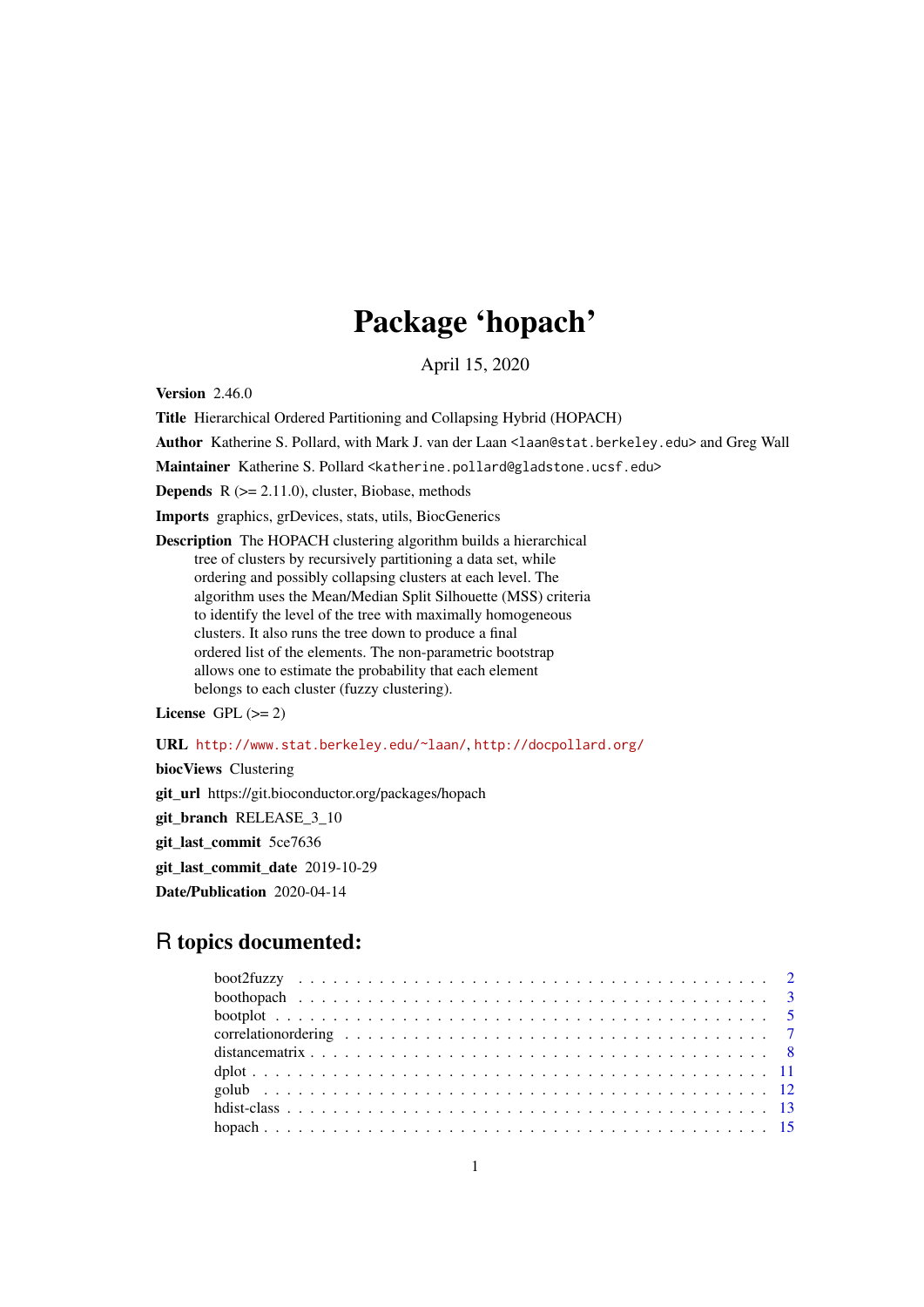### <span id="page-1-0"></span>2 boot2fuzzy

| Index |  |  |  |  |  |  |  |  |  |  |  |  |  |  |  |  |  |  |  |  |  |  |
|-------|--|--|--|--|--|--|--|--|--|--|--|--|--|--|--|--|--|--|--|--|--|--|
|       |  |  |  |  |  |  |  |  |  |  |  |  |  |  |  |  |  |  |  |  |  |  |
|       |  |  |  |  |  |  |  |  |  |  |  |  |  |  |  |  |  |  |  |  |  |  |
|       |  |  |  |  |  |  |  |  |  |  |  |  |  |  |  |  |  |  |  |  |  |  |
|       |  |  |  |  |  |  |  |  |  |  |  |  |  |  |  |  |  |  |  |  |  |  |

<span id="page-1-1"></span>boot2fuzzy *function to write MapleTree files for viewing bootstrap estimated cluster membership probabilities based on hopach clustering results*

#### Description

The MapleTree software (http://mapletree.sourceforge.net/) is an open source, cross-platform, visualization tool to graphically browse results of cluster analyses. The boot2fuzzy function takes a data matrix, plus corresponding hopach clustering output and bootstrap resampling output, and writes the (.cdt, .fct, and .mb) files needed to view these "fuzzy clustering" results in MapleTree.

#### Usage

```
boot2fuzzy(data, bootobj, hopach.genes, hopach.arrays = NULL,
file="hopach", clust.wts = NULL, gene.wts = NULL, array.wts = NULL,
gene.names = NULL)
```
#### Arguments

| data          | data matrix, data frame or exprSet of gene expression measurements. Each col-<br>umn corresponds to an array, and each row corresponds to a gene. All values<br>must be numeric. Missing values are ignored. |
|---------------|--------------------------------------------------------------------------------------------------------------------------------------------------------------------------------------------------------------|
| bootobi       | output of boothopach or bootmedoids applied to the genes - a matrix of boot-<br>strap estimated cluster membership probabilities, with a row for each row in<br>data and a column for each cluster.          |
| hopach.genes  | output of the hopach function applied to genes (rows of data.                                                                                                                                                |
| hopach.arrays | optional output of the hopach function applied to arrays (columns of data.                                                                                                                                   |
| file          | name for the output files (the extensions .cdt, .mb and .fct will be added).                                                                                                                                 |
| clust.wts     | an optional vector of numeric weights for the clusters.                                                                                                                                                      |
| gene.wts      | an optional vector of numeric weights for the genes.                                                                                                                                                         |
| array.wts     | an optional vector of numeric weights for the arrays.                                                                                                                                                        |
| gene.names    | optional vector of names or annotations for the genes, which can be different<br>from the row names of data                                                                                                  |

# Value

The function boot2fuzzy has no value. It writes three text files to the current working directory.

# Note

Thank you to Lisa Simirenko <lsimirenko@lbl.gov> for providing HOPACH views in MapleTree, and to Karen Vranizan <vranizan@uclink.berkeley.edu> for her input. The MapleTree software can be downloaded from: http://sourceforge.net/projects/mapletree/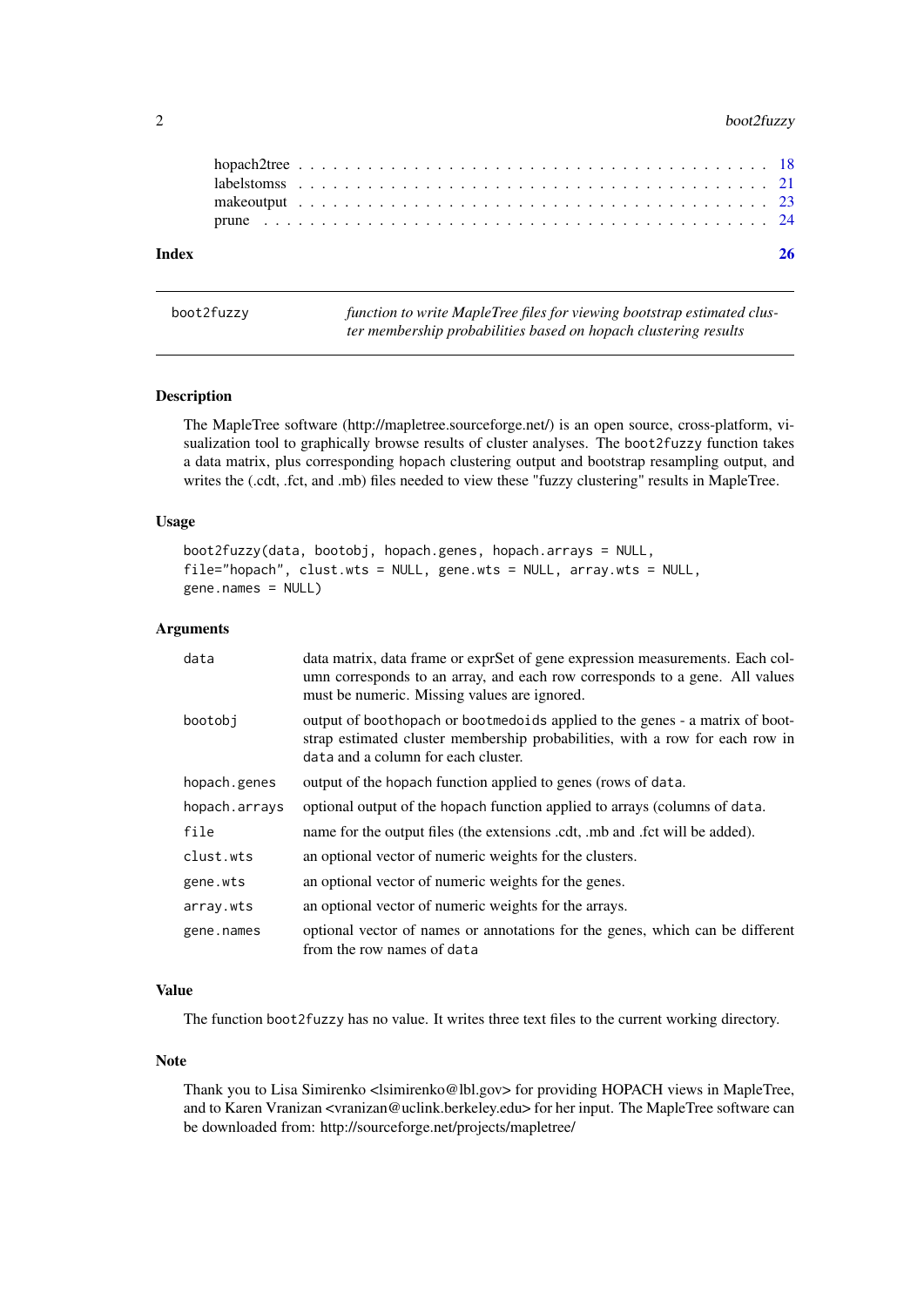#### <span id="page-2-0"></span>boothopach 3

#### Author(s)

Katherine S. Pollard <kpollard@gladstone.ucsf.edu>

#### References

van der Laan, M.J. and Pollard, K.S. A new algorithm for hybrid hierarchical clustering with visualization and the bootstrap. Journal of Statistical Planning and Inference, 2003, 117, pp. 275-303.

[http://www.stat.berkeley.edu/~laan/Research/Research\\_subpages/Papers/hopach.pdf](http://www.stat.berkeley.edu/~laan/Research/Research_subpages/Papers/hopach.pdf)

# See Also

[hopach](#page-14-1), [boothopach](#page-2-1), [bootmedoids](#page-2-2), [hopach2tree](#page-17-1)

#### Examples

```
#25 variables from two groups with 3 observations per variable
mydata<-rbind(cbind(rnorm(10,0,0.5),rnorm(10,0,0.5),rnorm(10,0,0.5)),cbind(rnorm(15,5,0.5),rnorm(15,5,0.5),rnorm(15,5,0.5)))
dimnames(mydata)<-list(paste("Var",1:25,sep=""),paste("Exp",1:3,sep=""))
mydist<-distancematrix(mydata,d="cosangle") #compute the distance matrix.
```
#clusters and final tree clustresult<-hopach(mydata,dmat=mydist)

#bootstrap resampling myobj<-boothopach(mydata,clustresult)

```
#write MapleTree files
boot2fuzzy(mydata,myobj,clustresult)
```
<span id="page-2-1"></span>boothopach *functions to perform non-parametric bootstrap resampling of hopach clustering results*

#### <span id="page-2-2"></span>Description

The function boothopach takes gene expression data and corresponding hopach gene clustering output and performs non-parametric bootstrap resampling. The medoid genes (cluster profiles) from the original hopach clustering result are fixed, and in each bootstrap resampled data set, each gene is assigned to the closest medoid. The proportion of bootstrap samples in which each gene appears in each cluster is an estimate of the gene's membership in each cluster. These membership probabilities can be viewed as a "fuzzy" clustering result. The function bootmedoids take medoids and a distance function, rather than a hopach object, as input.

# Usage

```
boothopach(data, hopachobj, B = 1000, I, hopachlabels = FALSE)
bootmedoids(data, medoids, d = "cosangle", B = 1000, I)
```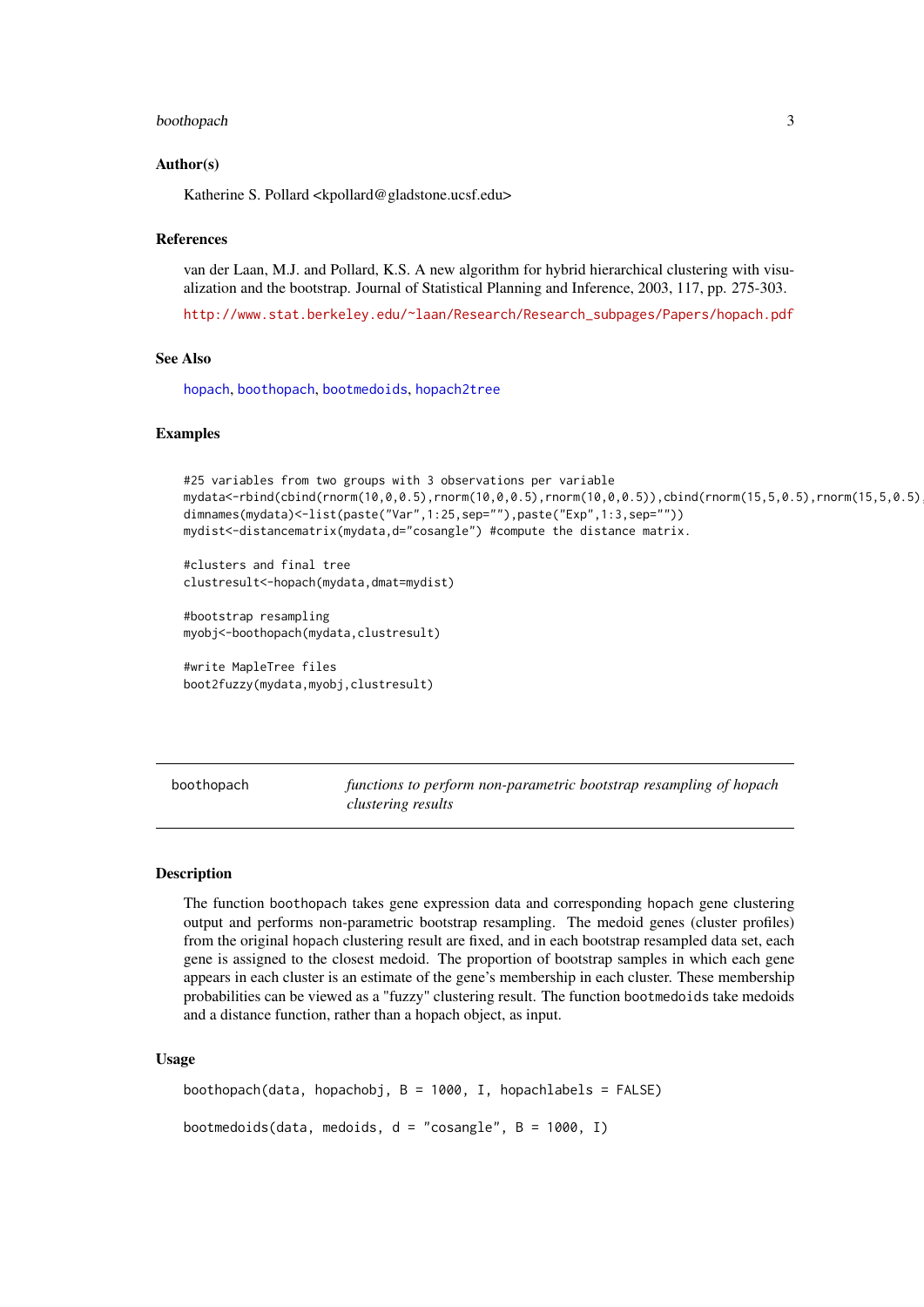# Arguments

| data         | data matrix, data frame or exprSet of gene expression measurements. Each col-<br>umn corresponds to an array, and each row corresponds to a gene. All values<br>must be numeric. Missing values are ignored.                                                                                                                                                                                                                                                                                                                             |
|--------------|------------------------------------------------------------------------------------------------------------------------------------------------------------------------------------------------------------------------------------------------------------------------------------------------------------------------------------------------------------------------------------------------------------------------------------------------------------------------------------------------------------------------------------------|
| hopachobj    | output of the hopach function.                                                                                                                                                                                                                                                                                                                                                                                                                                                                                                           |
| B            | number of bootstrap resampled data sets.                                                                                                                                                                                                                                                                                                                                                                                                                                                                                                 |
| Т            | number of bootstrap resampled data sets (deprecated, retaining til v1.2 for back<br>compatibility).                                                                                                                                                                                                                                                                                                                                                                                                                                      |
| hopachlabels | indicator of whether to use the hopach cluster labels hopachobj\$clustering\$labels<br>for the row names (TRUE) versus the numbers 0 to 'k-1', where 'k' is the num-<br>ber of clusters (FALSE).                                                                                                                                                                                                                                                                                                                                         |
| medoids      | row indices of data for the cluster medoids.                                                                                                                                                                                                                                                                                                                                                                                                                                                                                             |
| d            | character string specifying the metric to be used for calculating dissimilarities<br>between vectors. The currently available options are "cosangle" (cosine angle or<br>uncentered correlation distance), "abscosangle" (absolute cosine angle or abso-<br>lute uncentered correlation distance), "euclid" (Euclidean distance), "abseuclid"<br>(absolute Euclidean distance), "cor" (correlation distance), and "abscor" (abso-<br>lute correlation distance). Advanced users can write their own distance functions<br>and add these. |

#### Details

The function boothopach requires only data and the corresponding output from the HOPACH clustering algorithm produced by the hopach function. The function bootmedoids is designed to work for any clustering result; the user imputs data, medoid row indices, and the distance metric. The supplied distance metrics are the same as for the distancematrix function. Each non-parametric bootstrap resampled data set consists of resampling the 'n' columns of data with replacement 'n' times. The distance between each element and each of the medoid elements is computed using d for each bootstrap data set, and every element is assigned (for that resampled data set) to the cluster whose medoid is closest. These bootstrap cluster assignments are tabulated over all I bootstrap data sets.

# Value

A matrix of bootstrap estimated cluster membership probabilities, which sum to 1 (over the clusters) for each element being clustered. This matrix has one row for each element being clustered and one column for each of the original clusters (one cluster for each medoid). The value in row 'j' and column 'i' is the proportion of the I bootstrap resampled data sets that element 'j' appeared in cluster 'i' (i.e. was closest to medoid 'i').

#### Author(s)

Katherine S. Pollard <kpollard@gladstone.ucsf.edu> and Mark J. van der Laan <laan@stat.berkeley.edu>

#### References

van der Laan, M.J. and Pollard, K.S. A new algorithm for hybrid hierarchical clustering with visualization and the bootstrap. Journal of Statistical Planning and Inference, 2003, 117, pp. 275-303.

[http://www.stat.berkeley.edu/~laan/Research/Research\\_subpages/Papers/hopach.pdf](http://www.stat.berkeley.edu/~laan/Research/Research_subpages/Papers/hopach.pdf)

<http://www.bepress.com/ucbbiostat/paper107/>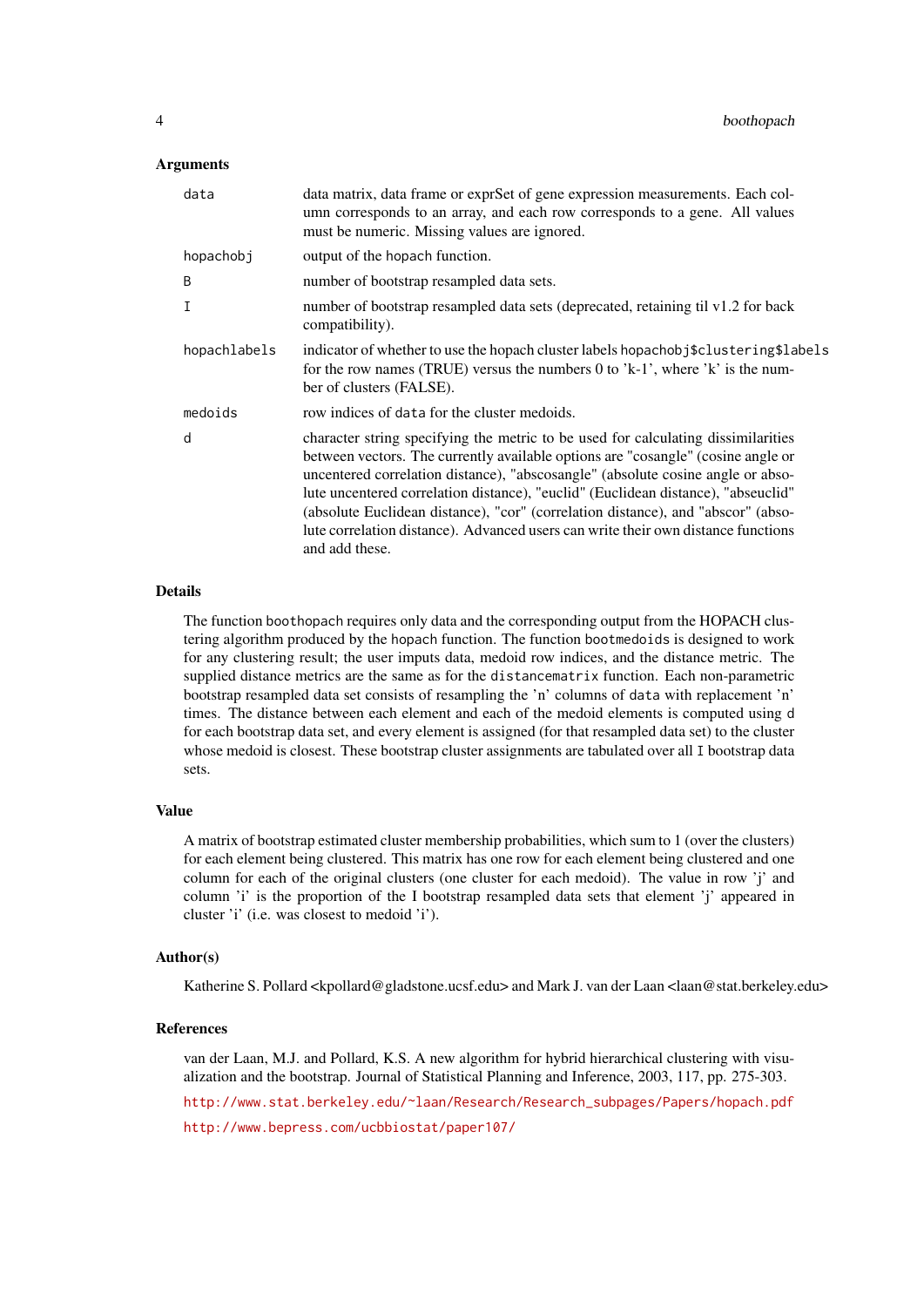#### <span id="page-4-0"></span>bootplot 5

#### [http://www.stat.berkeley.edu/~laan/Research/Research\\_subpages/Papers/jsmpaper.pdf](http://www.stat.berkeley.edu/~laan/Research/Research_subpages/Papers/jsmpaper.pdf)

Kaufman, L. and Rousseeuw, P.J. (1990). Finding Groups in Data: An Introduction to Cluster Analysis. Wiley, New York.

# See Also

[distancematrix](#page-7-1), [hopach](#page-14-1)

# Examples

```
#25 variables from two groups with 3 observations per variable
mydata<-rbind(cbind(rnorm(10,0,0.5),rnorm(10,0,0.5),rnorm(10,0,0.5)),cbind(rnorm(15,5,0.5),rnorm(15,5,0.5),rnorm(15,5,0.5)))
dimnames(mydata)<-list(paste("Var",1:25,sep=""),paste("Exp",1:3,sep=""))
mydist<-distancematrix(mydata,d="cosangle") #compute the distance matrix.
#clusters and final tree
```

```
clustresult<-hopach(mydata,dmat=mydist)
```

```
#bootstrap resampling
myobj<-boothopach(mydata,clustresult)
table(apply(myobj,1,sum)) # all 1
myobj[clustresult$clust$medoids,] # identity matrix
```
bootplot *function to make a barplot of bootstrap estimated cluster membership probabilities*

#### **Description**

After clustering, the boothopach or bootmedoids function can be used to estimated the membership of each element being clustered in each of the identified clusters (fuzzy clustering). The proportion of bootstrap resampled data sets in which each element is assigned to each cluster is called the "reappearance proportion" for the element and that cluster. This function plots these proportions in a colored barplot.

### Usage

```
bootplot(bootobj, hopachobj, ord = "bootp", main = NULL, labels = NULL,
showclusters = TRUE, ...)
```
#### Arguments

| bootobi   | output of boothopach or bootmedoids applied to the genes - a matrix of boot-<br>strap estimated cluster membership probabilities, with a row for each row in<br>data and a column for each cluster.                                                                                                                                                                                              |
|-----------|--------------------------------------------------------------------------------------------------------------------------------------------------------------------------------------------------------------------------------------------------------------------------------------------------------------------------------------------------------------------------------------------------|
| hopachobi | output of the hopach function. If bootobj was generated using bootmedoids<br>(i.e. hopach was not run), then the bootplot function can be used by creat-<br>ing a hopachobj which is a list with at least the following two components:<br>hopachobj\$clustering\$sizes (number of elements in each cluster - length<br>should be ncol(bootobj) and hopachobj\$clustering\$order (an ordering of |

the elements so that elements in the same cluster appear next to each other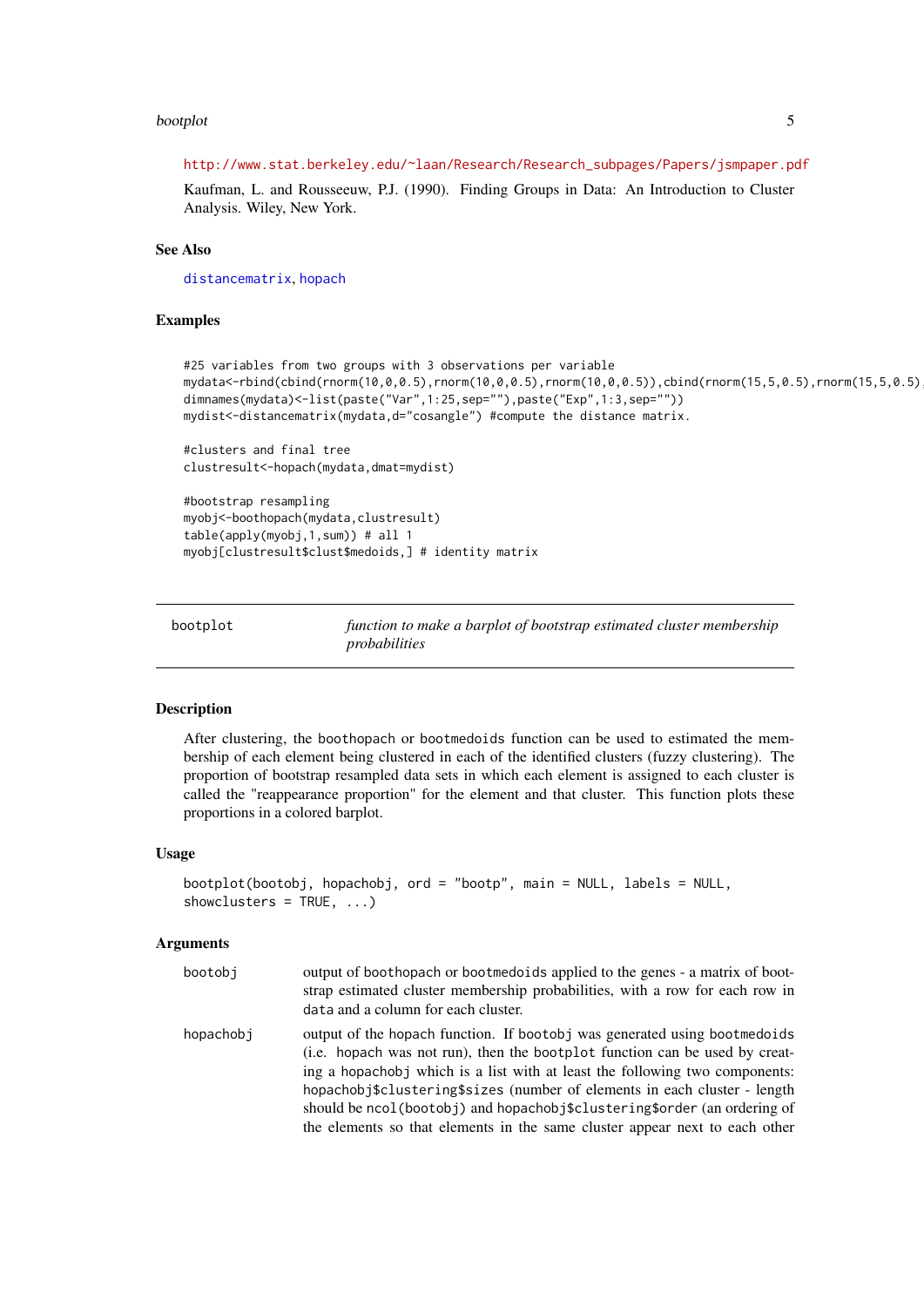<span id="page-5-0"></span>

|              | and elements may also be ordered within cluster). By changing the value of<br>hopachobj\$clustering\$order, the order of the elements in the barplot can be<br>altered.                                                                                                                                                                                                                                                                                                                                                                                                                                                                                                                                                                                                                                                                                                                                                                                                                                                                                                                                                                        |
|--------------|------------------------------------------------------------------------------------------------------------------------------------------------------------------------------------------------------------------------------------------------------------------------------------------------------------------------------------------------------------------------------------------------------------------------------------------------------------------------------------------------------------------------------------------------------------------------------------------------------------------------------------------------------------------------------------------------------------------------------------------------------------------------------------------------------------------------------------------------------------------------------------------------------------------------------------------------------------------------------------------------------------------------------------------------------------------------------------------------------------------------------------------------|
| ord          | character string indicating how to order the elements (rows) in the barplot. If<br>ord="none", then the elements are plotted in the same order as in bootobj, i.e.<br>the same order as the original data matrix. If ord="final", the ordering of ele-<br>ments in the final level of the hopach hierarchical tree is used. If ord="cluster",<br>the ordering from the level of the hopach tree corresponding to the main clus-<br>ters is used. If ord="bootp", the elements are ordered first by main cluster and<br>then by bootstrap reappearance proportion within cluster, so that elements with<br>the highest membership in the cluster appear at the bottom. In the last three<br>cases, the elements from each cluster will be contiguous. If ord="final", then<br>the medoid element will appear in the middle of each cluster. If ord="clust", the<br>ordering depends on the value of the ord argument passed to the hopach func-<br>tion. For example, when ord="own" in hopach, the elements are ordered within<br>cluster based on distance to the medoid, so that the medoid appears first (at the<br>bottom) in the cluster. |
| main         | character string to be used as the main title                                                                                                                                                                                                                                                                                                                                                                                                                                                                                                                                                                                                                                                                                                                                                                                                                                                                                                                                                                                                                                                                                                  |
| labels       | a vector of labels for the elements being clustered to be used on the axes. If the<br>number of elements is lager than 50, the labels are not shown.                                                                                                                                                                                                                                                                                                                                                                                                                                                                                                                                                                                                                                                                                                                                                                                                                                                                                                                                                                                           |
| showclusters | indicator of whether or not to show the cluster boundaries on the plot. If show.clusters=TRUE.<br>solid lines are drawn at the edges of the clusters.                                                                                                                                                                                                                                                                                                                                                                                                                                                                                                                                                                                                                                                                                                                                                                                                                                                                                                                                                                                          |
| $\cdots$     | additional arguments to the barplot plotting function                                                                                                                                                                                                                                                                                                                                                                                                                                                                                                                                                                                                                                                                                                                                                                                                                                                                                                                                                                                                                                                                                          |

#### Details

Each cluster (column of bootobj) is represented by a color. The proportion of bootstrap resampled data sets in which an element appeared in that cluster determines the proportion of the bar for that element which is the corresponding color. As a key, the clusters are labeled on the right margin in text of the same color.

# Value

The function bootplot has no value. It does generate a plot.

# Note

Thank you to Sandrine Dudoit <sandrine@stat.berkeley.edu> for her input and to Jenny Bryan for the original clusplot code.

# Author(s)

Katherine S. Pollard <kpollard@gladstone.ucsf.edu>

# References

van der Laan, M.J. and Pollard, K.S. A new algorithm for hybrid hierarchical clustering with visualization and the bootstrap. Journal of Statistical Planning and Inference, 2003, 117, pp. 275-303. [http://www.stat.berkeley.edu/~laan/Research/Research\\_subpages/Papers/hopach.pdf](http://www.stat.berkeley.edu/~laan/Research/Research_subpages/Papers/hopach.pdf)

#### See Also

[hopach](#page-14-1), [boothopach](#page-2-1), [bootmedoids](#page-2-2), [barplot](#page-0-0)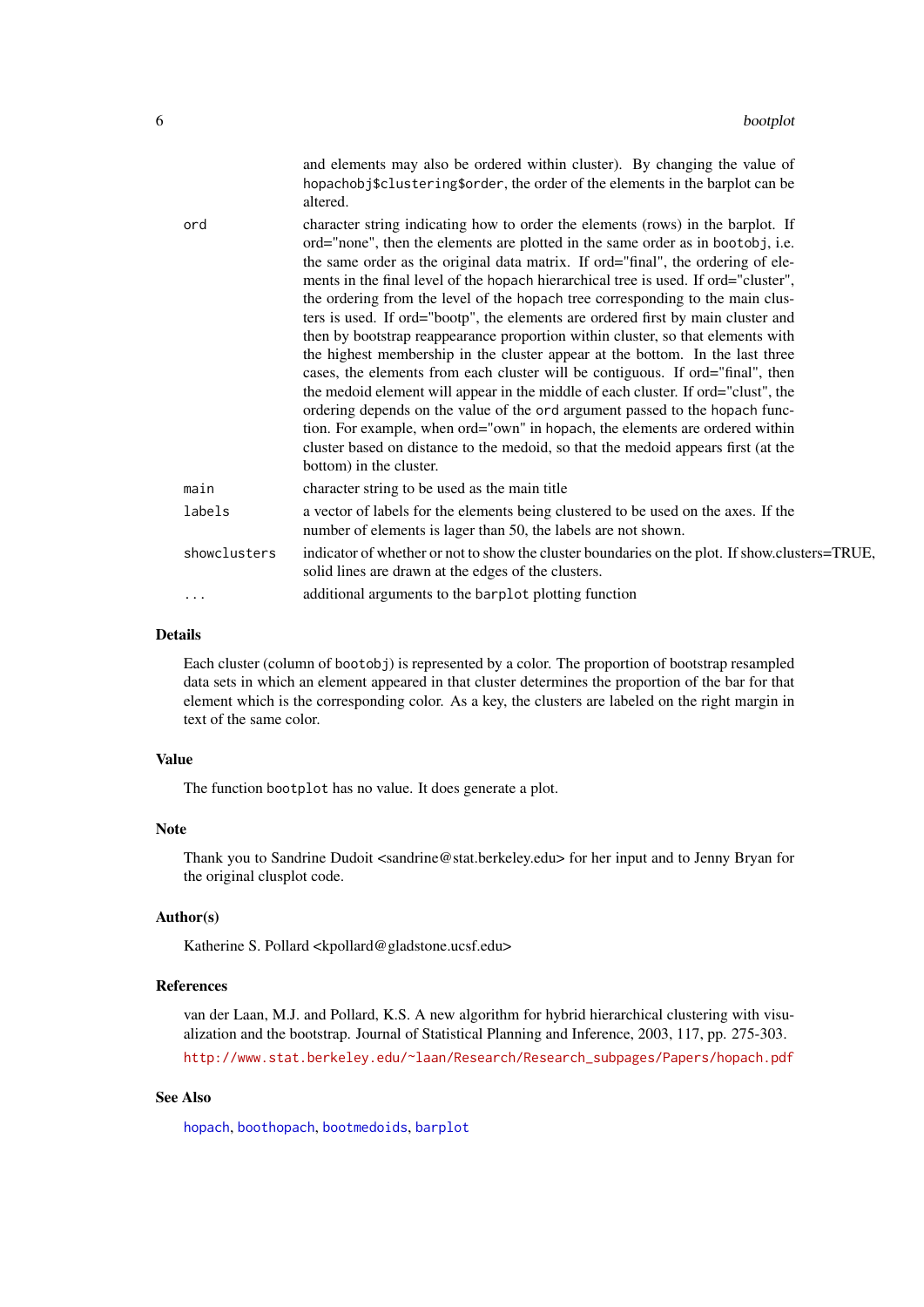#### <span id="page-6-0"></span>correlationordering 7

#### Examples

```
mydata<-rbind(cbind(rnorm(10,0,0.5),rnorm(10,0,0.5),rnorm(10,0,0.5)),cbind(rnorm(15,5,0.5),rnorm(15,5,0.5),rnorm(15,5,0.5)))
dimnames(mydata)<-list(paste("Var",1:25,sep=""),paste("Exp",1:3,sep=""))
mydist<-distancematrix(mydata,d="euclid")
```

```
#hopach clustering
clustresult<-hopach(mydata,dmat=mydist)
```
#bootstrap myobj<-boothopach(mydata,clustresult)

```
#plots
bootplot(myobj,clustresult,showclusters=FALSE)
bootplot(myobj,clustresult,labels=paste("Sample",LETTERS[1:25],sep=" "))
```
<span id="page-6-1"></span>correlationordering *function to compute empirical correlation between distance in a list and distance by a metric*

#### Description

Given a matrix of pair wise distances based on a choice of distance metric, correlationordering computes the empirical correlation (over all pairs of elements) between the distance apart in the rows/columns of the matrix and the distance according to the metric. Correlation ordering will be high if elements close to each other in the matrix have small pair wise distances. If the rows/columns of the distance matrix are ordered according to a clustering of the elements, then correlation ordering should be large compared to a matrix with randomly ordered rows/columns.

# Usage

```
correlationordering(dist)
```
improveordering(dist,echo=FALSE)

#### Arguments

| dist | matrix of all pair wise distances between a set of 'p' elements, as produced, for<br>example, by the distancematrix function. The value in row 'j' and column<br>'i' is the distance between element 'i' and element 'j'. The matrix must be<br>symmetric. The ordering of the rows/columns is compared to the values in the<br>matrix. |
|------|-----------------------------------------------------------------------------------------------------------------------------------------------------------------------------------------------------------------------------------------------------------------------------------------------------------------------------------------|
| echo | indicator of whether the value of correlation ordering before and after rearrang-<br>ing the ordering should be printed.                                                                                                                                                                                                                |

#### Details

Correlation ordering is defined as the empirical correlation between distance in a list and distance according to some other metric. The value in row 'i' and column 'j' of dist is compared to ' $j-i'$ . The function correlationordering computes the correlation ordering for a matrix dist, whereas the function improveordering swaps the ordering of elements in dist until doing so no longer improves correlation ordering. The algorithm for improveordering is not optimized, so that the function can be quite slow for more than 50 elements. These functions are used by the hopach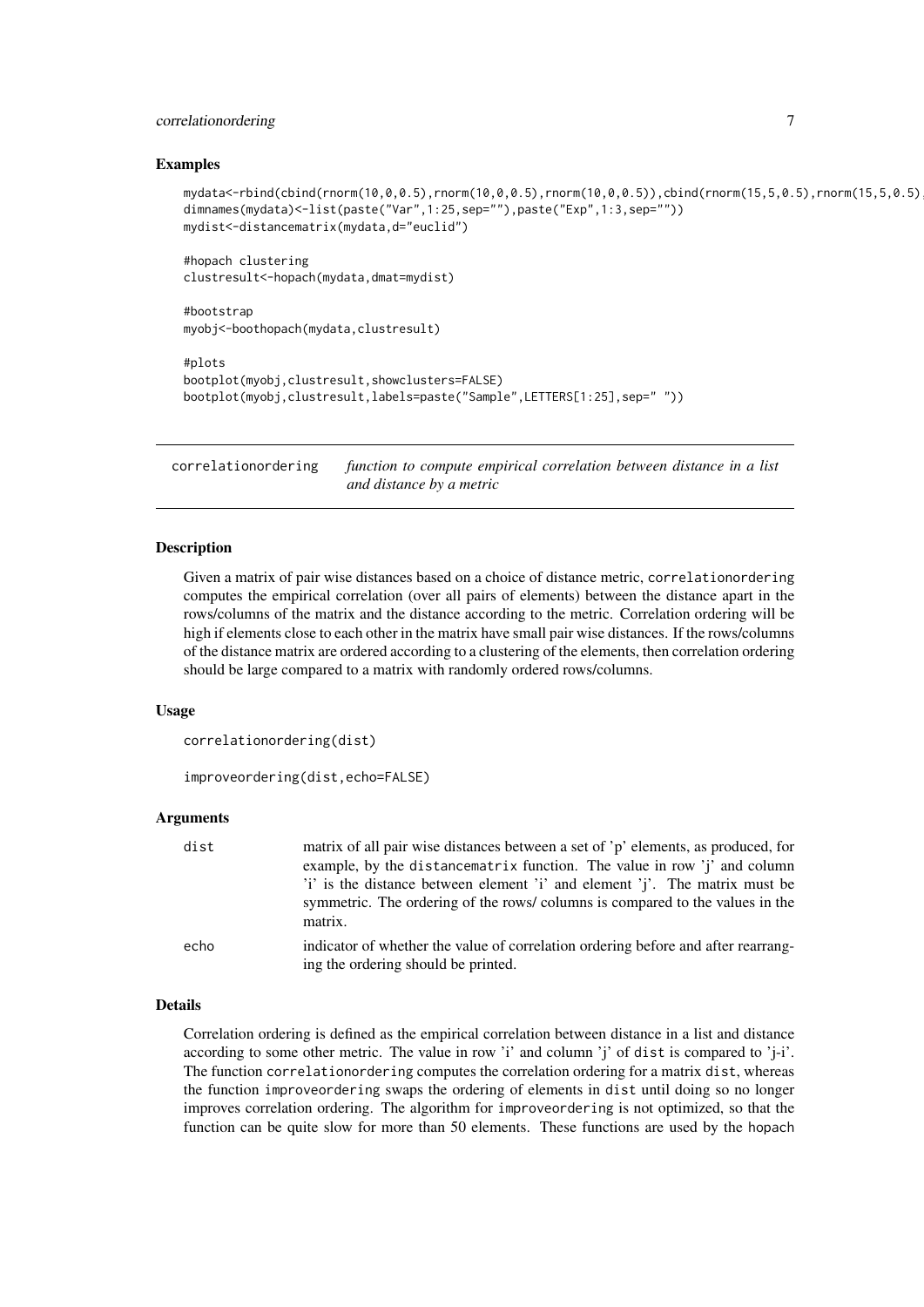<span id="page-7-0"></span>clustering function to sensibly order the clusters in the first level of the hierarchical tree, and can also be used to order elements within clusters when the number of elements is not too large.

#### Value

For correlationordering, a number between -1 and 1, as returned by the cor function, equal to the correlation ordering for the matrix dist.

For improveordering, a vector of length 'p' containing the row indices for the new ordering of the rows/columns of dist, so that dist[improveordering(dist)] now has higher correlation ordering.

#### Warning

The function improveordering can be very slow for more than about 50 elements. The method employed is a greedy, step-wise algorithm, in which sequentially swaps all pairs of elements and accepts any swap that improves correlation ordering.

# Author(s)

Katherine S. Pollard <kpollard@gladstone.ucsf.edu> and Mark J. van der Laan <laan@stat.berkeley.edu>

#### References

van der Laan, M.J. and Pollard, K.S. A new algorithm for hybrid hierarchical clustering with visualization and the bootstrap. Journal of Statistical Planning and Inference, 2003, 117, pp. 275-303.

[http://www.stat.berkeley.edu/~laan/Research/Research\\_subpages/Papers/hopach.pdf](http://www.stat.berkeley.edu/~laan/Research/Research_subpages/Papers/hopach.pdf)

#### See Also

[distancematrix](#page-7-1), [hopach](#page-14-1)

#### Examples

```
mydata<-matrix(rnorm(50),nrow=10)
mydist<-distancematrix(mydata,d="euclid")
image(as.matrix(mydist))
correlationordering(mydist)
neword<-improveordering(mydist,echo=TRUE)
correlationordering(mydist[neword,neword])
image(as.matrix(mydist[neword,neword]))
```
<span id="page-7-1"></span>distancematrix *functions to compute pair wise distances between vectors*

# Description

The function distancematrix is applied to a matrix of data to compute the pair wise distances between all rows of the matrix. In hopach versions  $\geq 2.0.0$  these distance functions are calculated in C, rather than R, to improve run time performance. function distancevector is applied to a matrix and a vector to compute the pair wise distances between each row of the matrix and the vector. Both functions allow different choices of distance metric. The functions dissmatrix and dissvector allow one to convert between a distance matrix and a vector of the upper triangle. The function vectmatrix is used internally.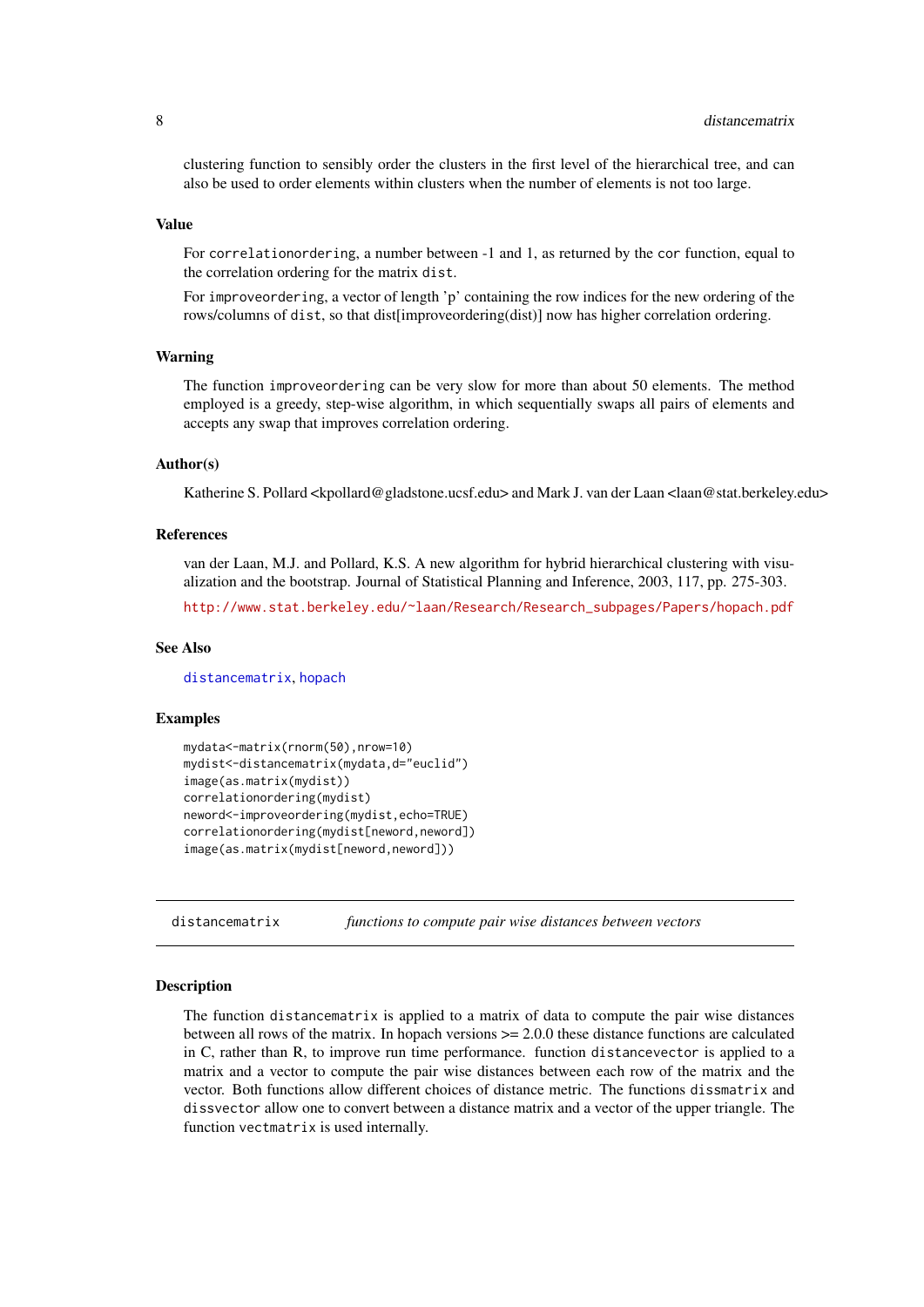#### distancematrix 9

# Usage

```
distancematrix(X, d, na.rm=TRUE)
distancevector(X, y, d, na.rm=TRUE)
dissmatrix(v)
dissvector(M)
vectmatrix(index, p)
```
#### Arguments

| X      | a numeric matrix. Missing values will be ignored if na.rm=TRUE.                                                                                                                                                                                                                                                                                                                                                                                                                                                                          |
|--------|------------------------------------------------------------------------------------------------------------------------------------------------------------------------------------------------------------------------------------------------------------------------------------------------------------------------------------------------------------------------------------------------------------------------------------------------------------------------------------------------------------------------------------------|
| У      | a numeric vector, possibly a row of X. Missing values will be ignored if na.rm=TRUE.                                                                                                                                                                                                                                                                                                                                                                                                                                                     |
| na.rm  | an indicator of whether or not to remove missing values. If na.rm=TRUE (de-<br>fault), then distances are computed over all pairwise non-missing values. Else<br>missing values are propagated through the distance computation.                                                                                                                                                                                                                                                                                                         |
| d      | character string specifying the metric to be used for calculating dissimilarities<br>between vectors. The currently available options are "cosangle" (cosine angle or<br>uncentered correlation distance), "abscosangle" (absolute cosine angle or abso-<br>lute uncentered correlation distance), "euclid" (Euclidean distance), "abseuclid"<br>(absolute Euclidean distance), "cor" (correlation distance), and "abscor" (abso-<br>lute correlation distance). Advanced users can write their own distance functions<br>and add these. |
| M      | a symmetric matrix of pair wise distances.                                                                                                                                                                                                                                                                                                                                                                                                                                                                                               |
| $\vee$ | a vector of pair wise distances corresponding to the upper triangle of a distance<br>matrix, stored by rows.                                                                                                                                                                                                                                                                                                                                                                                                                             |
| index  | index in a distance vector, like that returned by dissvector.                                                                                                                                                                                                                                                                                                                                                                                                                                                                            |
| p      | number of elements, e.g. the number of rows in a distance matrix.                                                                                                                                                                                                                                                                                                                                                                                                                                                                        |

# Details

In hopach versions <2.0.0, these functions returned the square root of the usual distance for d="cosangle", d="abscosangle", d="cor", and d="abscor". Typically, this transformation makes the dissimilarity correspond more closely with the norm. In order to agree with the dist function, the square root is no longer used in versions >=2.0.0.

# Value

For versions >= 2.0.0 distancematrix, a hdist object of of all pair wise distances between the rows of the data matrix 'X', i.e. the value of hdist[i,j] is the distance between rows 'i' and 'j' of 'X', as defined by 'd'. A hdist object is an S4 class containing four slots:

| Data   | representing the lower triangle of the symmetric distance matrix. |
|--------|-------------------------------------------------------------------|
| Size   | the number of objects (i.e. rows of the data matrix).             |
| Labels | labels for the objects, usually the numbers 1 to Size.            |
| Call   | the distance used in the call to distance matrix.                 |
|        |                                                                   |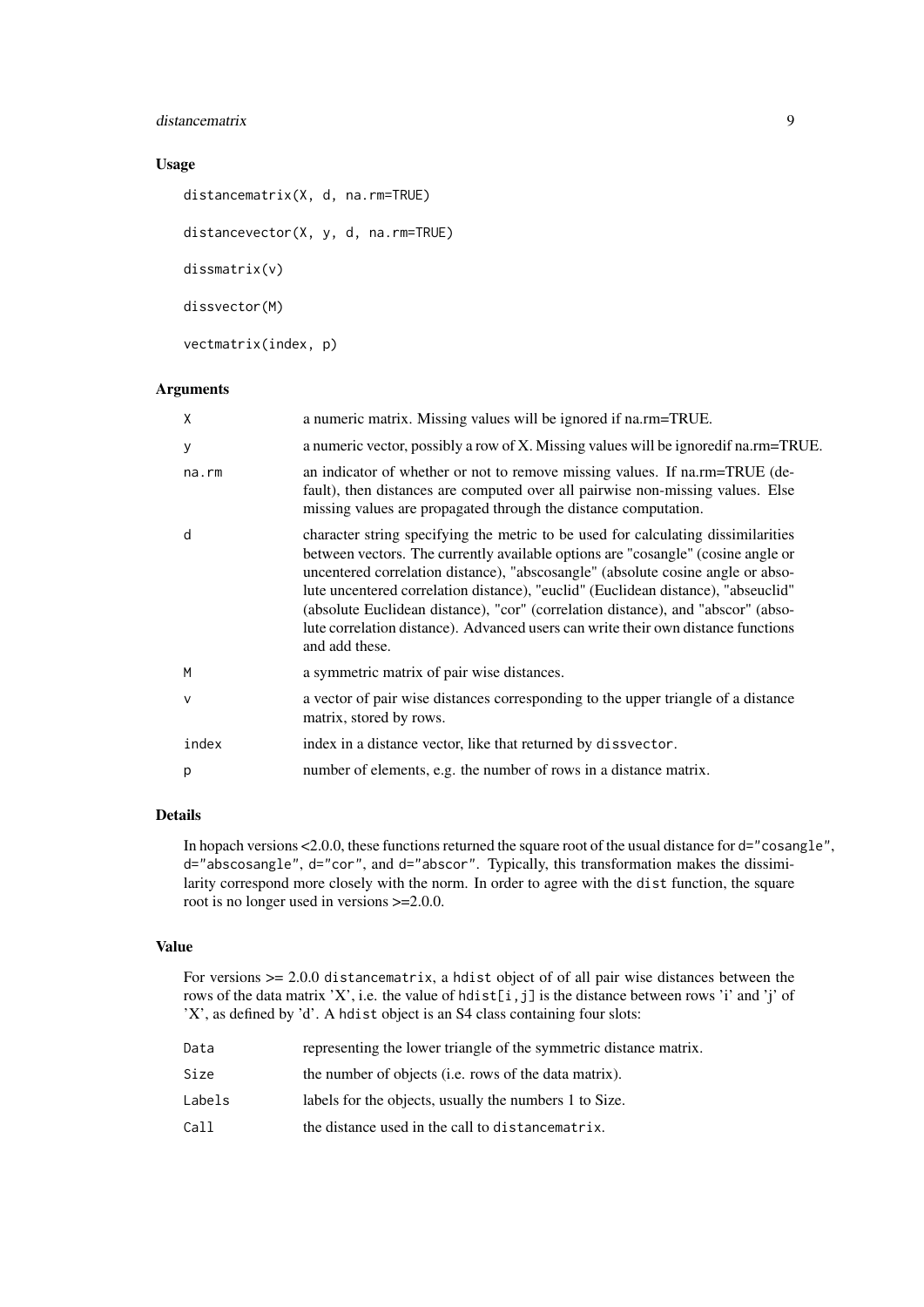A hdist object and can be converted to a matrix using as.matrix(hdist). (See hdist for more details.)

For distancevector, a vector of all pair wise distances between rows of 'X' and the vector 'y'. Entry 'j' is the distance between row 'j' of 'X' and the vector 'y'.

For distancevector, a vector of all pair wise distances between rows of 'X' and the vector 'y'. Entry 'j' is the distance between row 'j' of 'X' and the vector 'y'.

For dissmatrix, the corresponding distance vector. For dissvector, the corresponding distance matrix. If 'M' has 'p' rows (and columns), then 'v' is length ' $p^*(p-1)/2$ '.

For vectmatrix, the indices of the row and column of a distance matrix corresponding to entry index in the corresponding distance vector.

#### Warning

The correlation and absolute correlation distance functions call the cor function, and will therefore fail if there are missing values in the data and na.rm!=TRUE.

#### Author(s)

Katherine S. Pollard <kpollard@gladstone.ucsf.edu> and Mark J. van der Laan <laan@stat.berkeley.edu>, with Greg Walll

# References

van der Laan, M.J. and Pollard, K.S. A new algorithm for hybrid hierarchical clustering with visualization and the bootstrap. Journal of Statistical Planning and Inference, 2003, 117, pp. 275-303.

[http://www.stat.berkeley.edu/~laan/Research/Research\\_subpages/Papers/hopach.pdf](http://www.stat.berkeley.edu/~laan/Research/Research_subpages/Papers/hopach.pdf)

# See Also

[hopach](#page-14-1), [correlationordering](#page-6-1), [disscosangle](#page-0-0)

#### Examples

```
mydata<-matrix(rnorm(50),nrow=10)
deuclid<-distancematrix(mydata,d="euclid")
# old method vdeuclid<-dissvector(deuclid)
vdeuclid<-deuclid@Data
ddaisy<-daisy(mydata)
vdeuclid
ddaisy/sqrt(length(mydata[1,]))
d1<-distancematrix(mydata,d="abscosangle")
d2<-distancevector(mydata,mydata[1,],d="abscosangle")
d1[1,]d2 #equal to d1[1,]
# old method d3<-dissvector(d1)
d3<-d1@Data
pair<-vectmatrix(5,10)
d1[pair[1],pair[2]]
d3[5]
```
<span id="page-9-0"></span>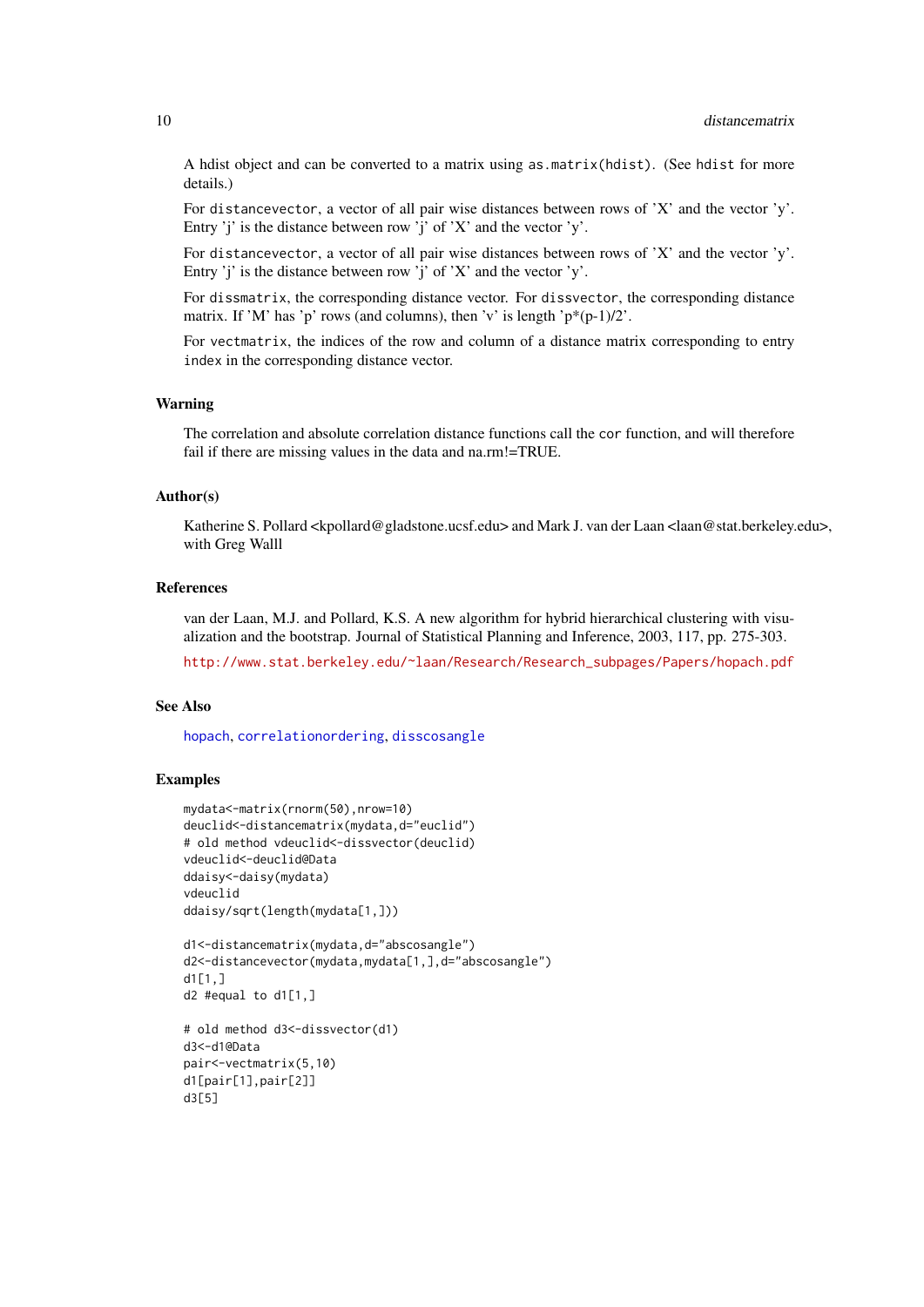<span id="page-10-0"></span>

# Description

The hopach clustering function orders the elements being clustered. This ordering can be used to rearrange the rows and columns in the corresponding distance matrix. A pseudo-color image of the ordered distance matrix will reveal the underlying patterns in the clustered data.

The functions 'heat.colors', 'terrain.colors' and 'topo.colors' create heat-spectrum (red to white) and topographical color schemes suitable for displaying ordered data, with 'n' giving the number of colors desired.

# Usage

dplot(dist, hopachobj, ord = "final", col = heat.colors(12), main = NULL, xlab = NULL, ylab = NULL, labels = NULL, showclusters = TRUE, ...)

# Arguments

| dist         | matrix of all pair wise distances between a set of 'p' elements, as produced, for<br>example, by the distancematrix function. The value in row 'j' and column<br>'i' is the distance between element 'i' and element 'j'. The matrix must be<br>symmetric. The distance metric should be the same as that used in the hopach<br>function.                                                                                                                                                                                                                                                                                                       |
|--------------|-------------------------------------------------------------------------------------------------------------------------------------------------------------------------------------------------------------------------------------------------------------------------------------------------------------------------------------------------------------------------------------------------------------------------------------------------------------------------------------------------------------------------------------------------------------------------------------------------------------------------------------------------|
| hopachobj    | output of the hopach function.                                                                                                                                                                                                                                                                                                                                                                                                                                                                                                                                                                                                                  |
| ord          | character string indicating which of the two orderings produced by hopach<br>should be used for the plot. If ord="final", the ordering of elements in the fi-<br>nal level of the hierarchical tree is used. If ord="cluster", the ordering from the<br>level of the tree corresponding to the main clusters is used. In both cases, the<br>elements from each cluster will be contiguous. If ord="final", then the medoid<br>element will appear in the middle of each cluster. Else, the ordering depends on<br>the value of ord passed to the hopach function. If ord="none", then the elements<br>are plotted in the same order as in dist. |
| col          | a list of colors such as that generated by 'rainbow', 'heat.colors', 'topo.colors',<br>'terrain.colors' or similar functions.                                                                                                                                                                                                                                                                                                                                                                                                                                                                                                                   |
| main         | character string to be used as the main title                                                                                                                                                                                                                                                                                                                                                                                                                                                                                                                                                                                                   |
| xlab         | character string to be used as the horizontal axis label. If NULL, the label will<br>be "" (no label).                                                                                                                                                                                                                                                                                                                                                                                                                                                                                                                                          |
| ylab         | character string to be used as the vertical axis label. If NULL, the label will be<br>"" (no label).                                                                                                                                                                                                                                                                                                                                                                                                                                                                                                                                            |
| labels       | a vector of labels for the elements being clustered to be used on the axes. If<br>labels=NULL, no axes are plotted - this is useful when there are a large number<br>of elements being plotted.                                                                                                                                                                                                                                                                                                                                                                                                                                                 |
| showclusters | indicator of whether or not to show the cluster boundaries on the plot. If show clusters=TRUE,<br>dotted lines are drawn at the edges of the clusters.                                                                                                                                                                                                                                                                                                                                                                                                                                                                                          |
| $\cdots$     | additional arguments to the image plotting function                                                                                                                                                                                                                                                                                                                                                                                                                                                                                                                                                                                             |
|              |                                                                                                                                                                                                                                                                                                                                                                                                                                                                                                                                                                                                                                                 |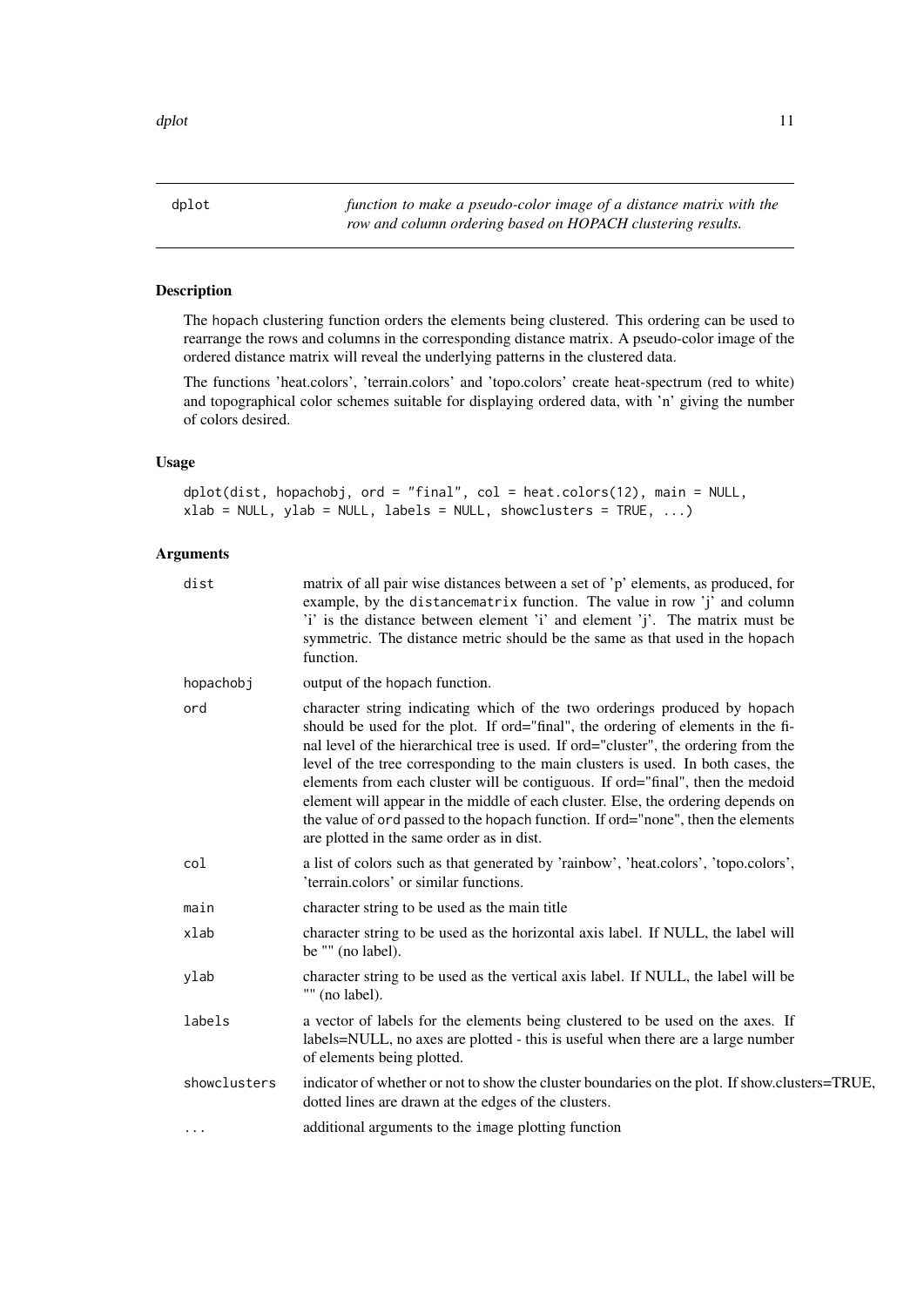#### <span id="page-11-0"></span>Note

Thank you to Sandrine Dudoit <sandrine@stat.berkeley.edu> for her input.

#### Author(s)

Katherine S. Pollard <kpollard@gladstone.ucsf.edu> and Mark J. van der Laan <laan@stat.berkeley.edu>

# References

van der Laan, M.J. and Pollard, K.S. A new algorithm for hybrid hierarchical clustering with visualization and the bootstrap. Journal of Statistical Planning and Inference, 2003, 117, pp. 275-303.

[http://www.stat.berkeley.edu/~laan/Research/Research\\_subpages/Papers/hopach.pdf](http://www.stat.berkeley.edu/~laan/Research/Research_subpages/Papers/hopach.pdf)

# See Also

[distancematrix](#page-7-1), [hopach](#page-14-1), [image](#page-0-0)

#### Examples

```
mydata<-matrix(rnorm(50),nrow=10)
mydist<-distancematrix(mydata,d="euclid")
clustresult<-hopach(mydata,dmat=mydist)
dplot(mydist,clustresult,showclusters=FALSE)
dplot(mydist,clustresult,col=topo.colors(15))
```
golub *Gene expression dataset from Golub et al. (1999)*

# Description

Gene expression data (3051 genes and 38 tumor mRNA samples) from the leukemia microarray study of Golub et al. (1999). Pre-processing was done as described in Dudoit et al. (2002). The R code for pre-processing is available in the file golub.R in the docs directory.

### Usage

data(golub)

#### Value

| golub        | matrix of gene expression levels for the 38 tumor mRNA samples, rows corre-<br>spond to genes (3051 genes) and columns to mRNA samples.                              |
|--------------|----------------------------------------------------------------------------------------------------------------------------------------------------------------------|
| golub.cl     | numeric vector indicating the tumor class, 27 acute lymphoblastic leukemia<br>$(ALL)$ cases (code 0) and 11 acute myeloid leukemia $(AML)$ cases (code 1).           |
| golub.gnames | a matrix containing the names of the 3051 genes for the expression matrix<br>golub. The three columns correspond to the gene index, ID, and Name, re-<br>spectively. |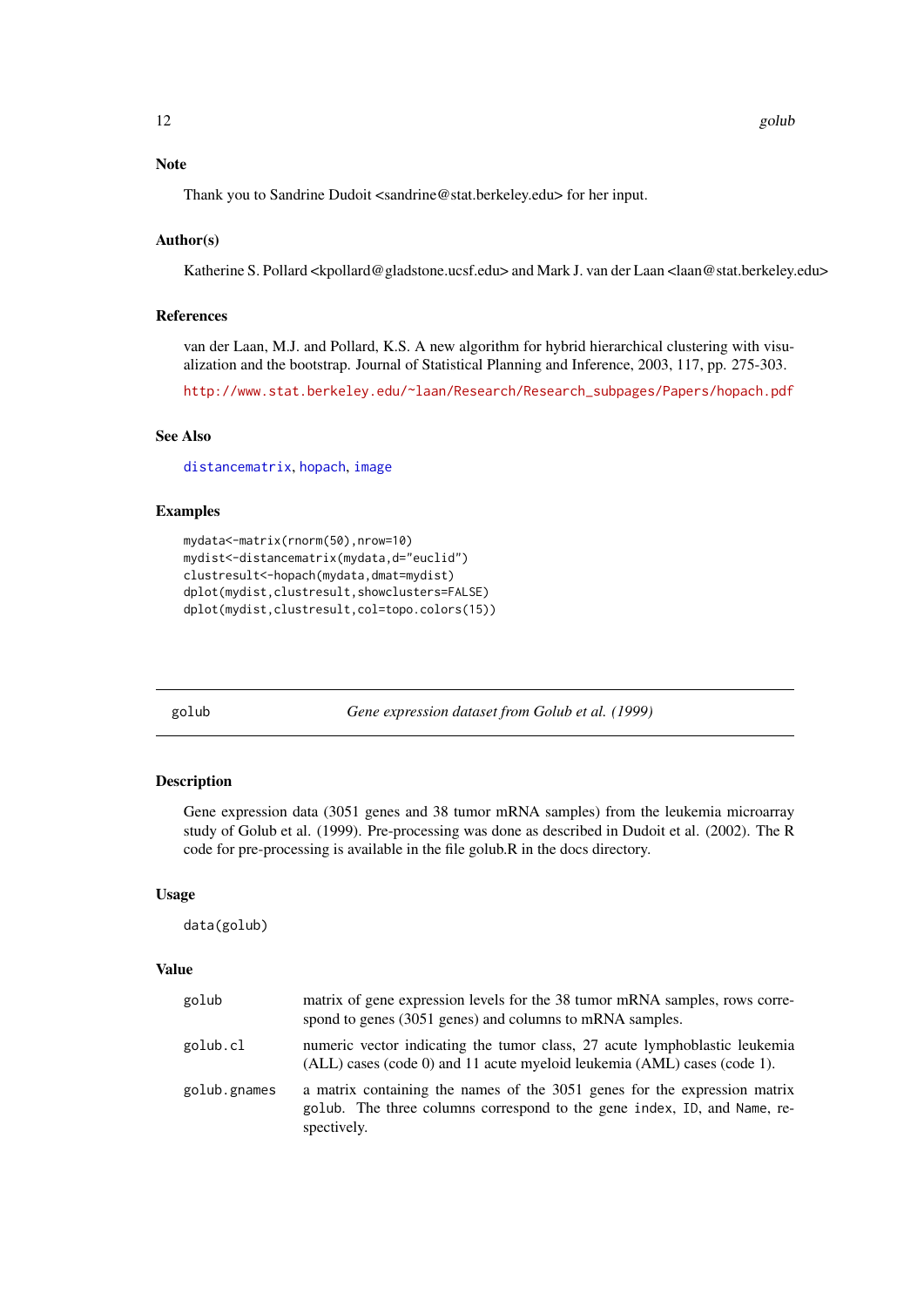#### <span id="page-12-0"></span>hdist-class and the contract of the contract of the contract of the contract of the contract of the contract of the contract of the contract of the contract of the contract of the contract of the contract of the contract o

#### Source

Golub et al. (1999). Molecular classification of cancer: class discovery and class prediction by gene expression monitoring, *Science*, Vol. 286:531-537. http://www-genome.wi.mit.edu/MPR/ .

#### References

S. Dudoit, J. Fridlyand, and T. P. Speed (2002). Comparison of discrimination methods for the classification of tumors using gene expression data. *Journal of the American Statistical Association*, Vol. 97, No. 457, p. 77–87.

hdist-class *Class "hdist" - S4 class to hold distance matrices.*

#### Description

Class hdist was created to take advantage of the structure innate to symmetric matrices. It stores only the lower triangle of the matrix, thus reducing the size (and memory usage) from  $n \times n$  to [ $n \times n$ ]  $(n - 1)$ ] / 2.

Like a matrix, a hdist object is subsettable; thus, hdist $[i,j]$  will return the value at row 'i' column 'j'. Most valid indices for a matrix are also valid for a hdist object. (See examples below)

#### Slots

- Data: Object of class "numeric" a vector containing the stacked columns of the lower triangle of a symmetric matrix – often the symmetric matrix is a distance matrix.
- Size: Object of class "numeric" the dimension of the symmetric matrix, from which Data was constructed.
- Labels: Object of class "numeric" a list of values of length Size to allow for pretty printing.
- Call: Object of class "character" a character string specifying the method used to create the distance matrix from which Data was constructed.

#### **Methods**

hdist signature{Data = "numeric",Size = "numeric",Labels = "numeric",Call = "character"}: Create a new hdist object.

as.hdist signature{from = "matrix"}: Converts a matrix to a hdist object.

**as.matrix** signature( $x = "hdist")$ : Converts a hdist object to a matrix.

**as.vector** signature( $x =$ "hdist"): Returns the hdist object as a vector.

 $\Gamma$  signature(x = "hdist"): Subsetting function for hdist objects. See examples and warning.

coerce signature(from = "matrix", to = "hdist"): Converts a matrix to a hdist object.

coerce signature(from = "hdist", to = "matrix"): Converts a hdist object to a matrix.

 $\dim$  signature( $x =$ "hdist"): Returns the dimension of the hdist object if expanded to a square matrix.

labels signature(object = "hdist"): Returns the labels used for printing.

length signature( $x = "hdist")$ : Returns the number of rows in hdist object.

show signature(object = "hdist"): Prints the hdist object.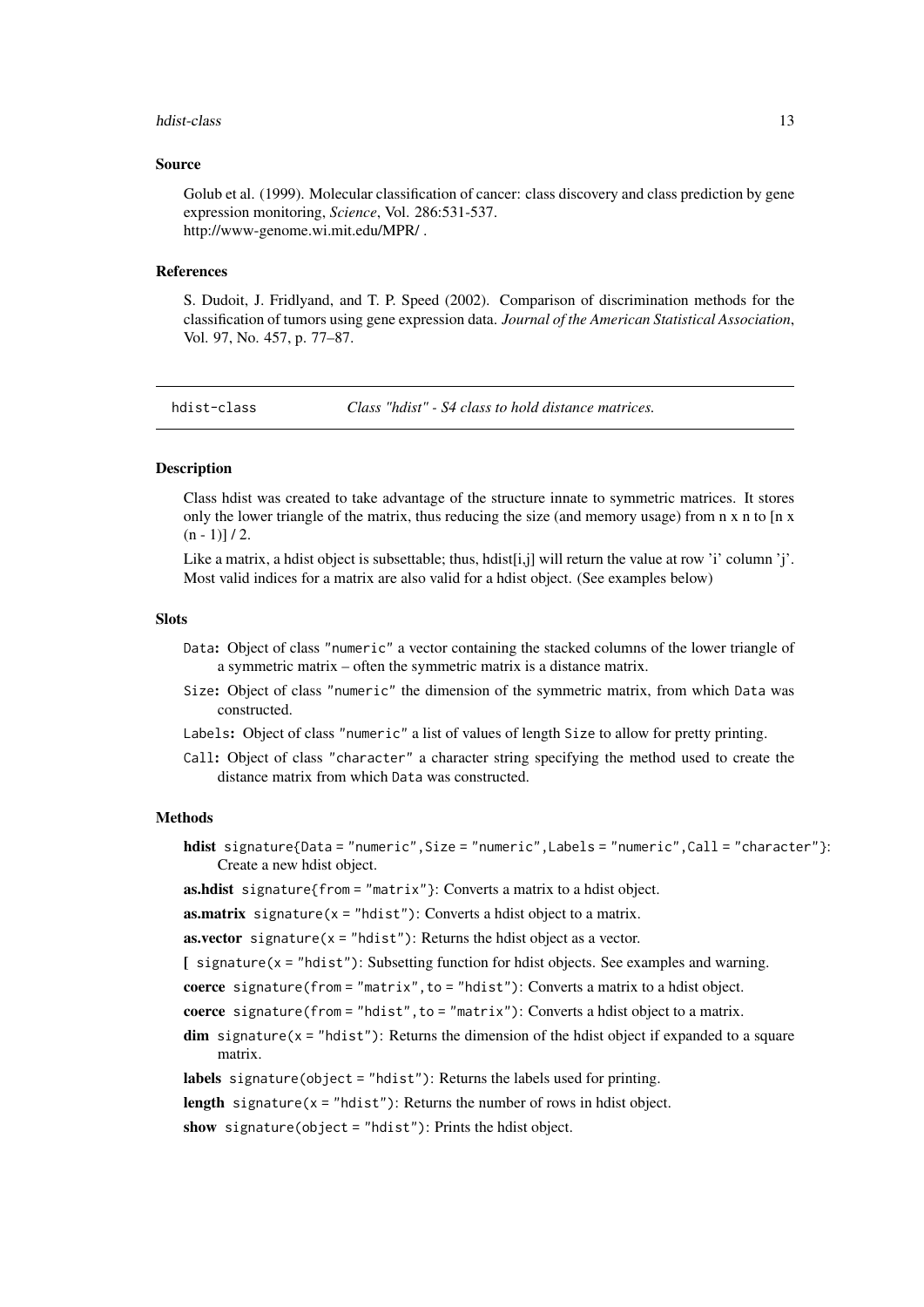#### Warning

A hdist object is NOT closed under the subsetting operation. For instance, if a 100 x 100 symmetric matrix is stored as an hdist object, hdist $[c(3,4,5),c(7,8,9)]$  will return a 3 x 3 matrix, since the subsetting will not result in a symmetric matrix. However, if index  $i = i$ , then subsetting a hdist object will result in a symmetric matrix, and thus a hdist object will be returned. (See examples below)

# Note

Thank you to Larry Tai for his assistance creating run-time comparisons.

#### Author(s)

Katherine S. Pollard <kpollard@gladstone.ucsf.edu> and Gregory D. Wall <gwall@wald.ucdavis.edu>

### References

van der Laan, M.J. and Pollard, K.S. A new algorithm for hybrid hierarchical clustering with visualization and the bootstrap. Journal of Statistical Planning and Inference, 2003, 117, pp. 275-303.

[http://www.stat.berkeley.edu/~laan/Research/Research\\_subpages/Papers/hopach.pdf](http://www.stat.berkeley.edu/~laan/Research/Research_subpages/Papers/hopach.pdf)

<http://www.bepress.com/ucbbiostat/paper107/>

[http://www.stat.berkeley.edu/~laan/Research/Research\\_subpages/Papers/jsmpaper.pdf](http://www.stat.berkeley.edu/~laan/Research/Research_subpages/Papers/jsmpaper.pdf)

Kaufman, L. and Rousseeuw, P.J. (1990). Finding Groups in Data: An Introduction to Cluster Analysis. Wiley, New York.

#### See Also

[hopach](#page-14-1)

#### Examples

```
showClass("hdist")
```

```
library(hopach)
X <- matrix(rnorm(60,mean=10,sd=2),nrow=10,ncol=6,byrow=TRUE)
dmat <- disscosangle(X)
dmat
str(dmat)
```

```
# Examples where subsetting a hdist object returns a matrix...
dmat[c(3,4,5),c(5,6,7,8)]
dmat[c(TRUE,FALSE),c(FALSE,TRUE)]
dmat[c(4,5,6), ]
```

```
# Examples where subsetting a hdist object returns a hdist object...
dmat[c(3,4,5,6,7),c(3,4,5,6,7)]
dmat[c(TRUE,FALSE),c(TRUE,FALSE)]
```

```
# Expand hdist object to a symmetric matrix...
as.matrix(dmat)
```
<span id="page-13-0"></span>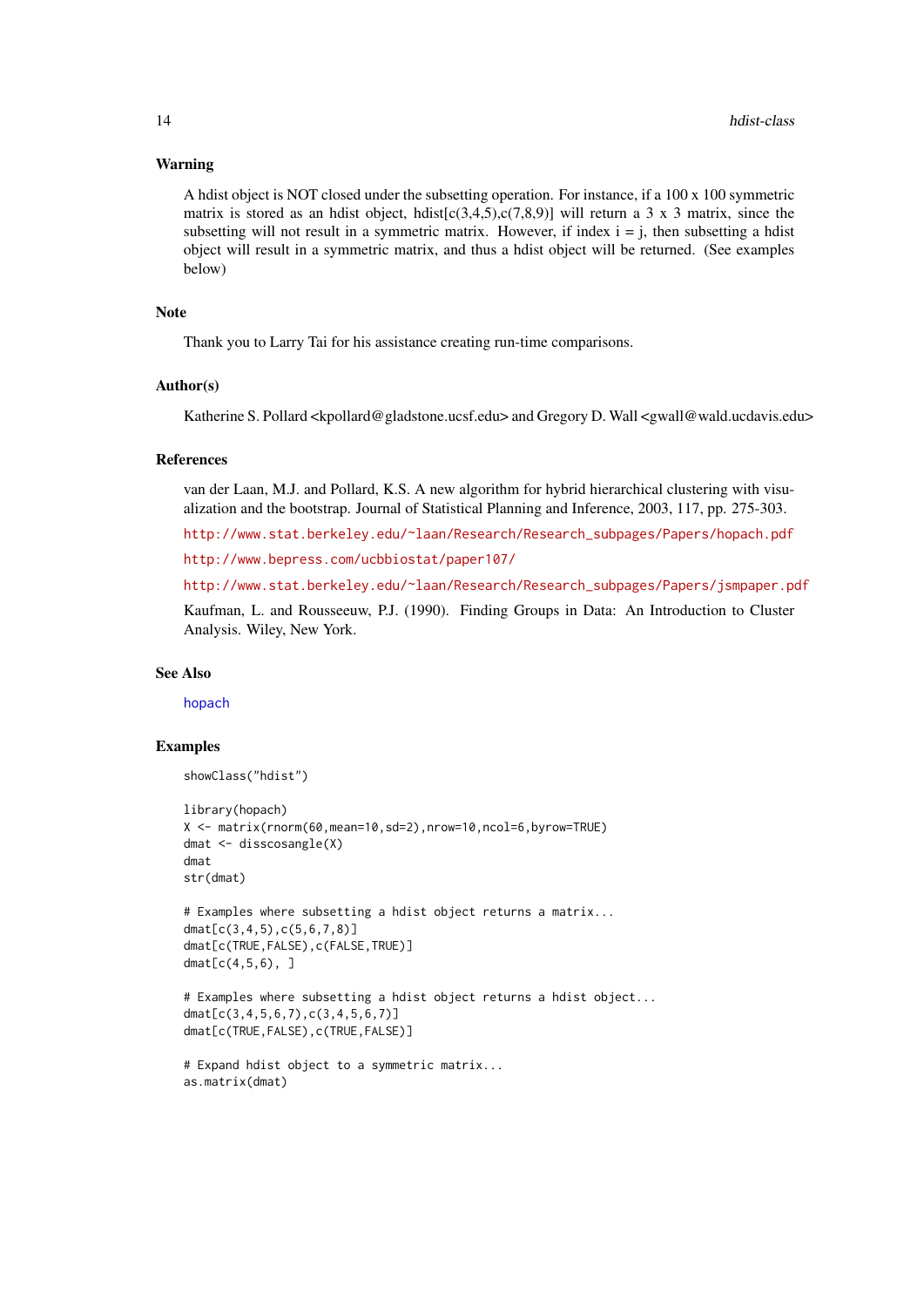<span id="page-14-1"></span><span id="page-14-0"></span>

# Description

The Hierarchical Ordered Partitioning and Collapsing Hybrid (HOPACH) clustering algorithm builds a hierarchical tree by recursively partitioning a data set (e.g., gene expression measurements) with the PAM algorithm, while ordering and possibly collapsing clusters at each level. The algorithm uses the Mean/Median Split Silhouette (MSS) criteria to identify the level of the tree with maximally homogeneous clusters. It also runs the tree down to produce a final ordered list of the elements.

# Usage

```
hopach(data, dmat = NULL, d = "cosangle", clusters = "best", K = 15,kmax = 9, khigh = 9, coll = "seq", newmed = "medsil", mss = "med",
impr = 0, initord = "co", ord = "own", verbose=False)
```
# Arguments

| data     | data matrix, data frame or exprSet of gene expression measurements. Typically,<br>each column corresponds to an array, and each row corresponds to a gene. For<br>clustering arrays, the arrays appear in the rows and the genes in the columns.<br>All values must be numeric. Missing values are ignored.                                                                                                                                                                                                                                                                                           |
|----------|-------------------------------------------------------------------------------------------------------------------------------------------------------------------------------------------------------------------------------------------------------------------------------------------------------------------------------------------------------------------------------------------------------------------------------------------------------------------------------------------------------------------------------------------------------------------------------------------------------|
| dmat     | matrix or hdist object of pair wise distances between all genes (arrays). All<br>values must be numeric, and missing values are not allowed. If NULL, this<br>matrix is computed using the metric specified by d. If a matrix is provided, the<br>user is responsible for ensuring that the metric used agrees with d.                                                                                                                                                                                                                                                                                |
| d        | character string specifying the metric to be used for calculating dissimilarities<br>between variables. The currently available options are "cosangle" (cosine angle<br>or uncentered correlation distance), "abscosangle" (absolute cosine angle or ab-<br>solute uncentered correlation distance), "euclid" (Euclidean distance), "abseu-<br>clid" (absolute Euclidean distance), "cor" (correlation distance), and "abscor"<br>(absolute correlation distance). Advanced users can write their own distance<br>functions and add these to the functions distance matrix () and distance vector (). |
| clusters | character string specifying if clusters are to be identified as the level of the tree<br>with the minimum mean/median split silhouette (MSS) ("best"), the first level<br>of the tree below which MSS increases ("greedy"), or not at all ("none").                                                                                                                                                                                                                                                                                                                                                   |
| K        | positive integer specifying the maximum number of levels in the tree. Must be<br>15 or less, due to computational limitations (overflow).                                                                                                                                                                                                                                                                                                                                                                                                                                                             |
| kmax     | integer between 1 and 9 specifying the maximum number of children at each<br>node in the tree.                                                                                                                                                                                                                                                                                                                                                                                                                                                                                                        |
| khigh    | integer between 1 and 9 specifying the maximum number of children at each<br>node in the tree when computing MSS. Can be different from kmax, though<br>typically these are the same value.                                                                                                                                                                                                                                                                                                                                                                                                           |
| coll     | character string specifying how collapsing steps are performed at each level.<br>The options are "seq" (begin with the closest pair of clusters and collapse pairs<br>sequentially as long as MSS decreases) and "all" (consider all pairs of clusters<br>and collapse any that decrease MSS).                                                                                                                                                                                                                                                                                                        |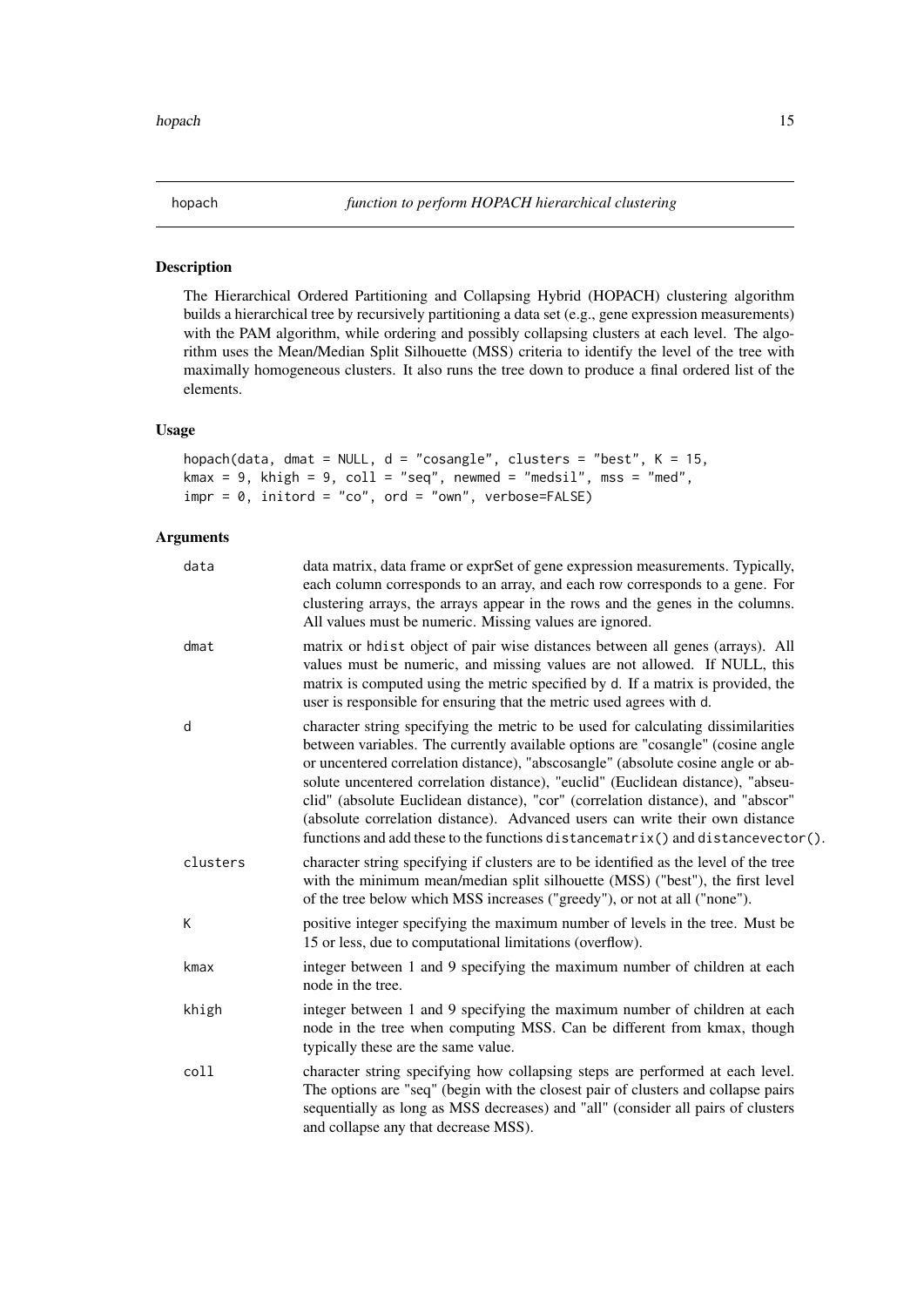| newmed          | character string specifying how to choose a medoid for the new cluster after<br>collapsing a pair of clusters. The options are "medsil" (maximizer of medoid<br>based silhouette, i.e.: $(a-b)/max(a,b)$ , where a is distance to medoid and b is dis-<br>tance to next closest medoid), "nn" (nearest neighbor of mean of two collapsed<br>cluster medoids weighted by cluster size), "uwnn" (unweighted version of near-<br>est neighbor, i.e. each cluster - rather than each element - gets equal weight),<br>"center" (minimizer of average distance to the medoid). |
|-----------------|---------------------------------------------------------------------------------------------------------------------------------------------------------------------------------------------------------------------------------------------------------------------------------------------------------------------------------------------------------------------------------------------------------------------------------------------------------------------------------------------------------------------------------------------------------------------------|
| ms <sub>S</sub> | character vector specifying what criteria function to use. The options are "med"<br>(median split silhouette) or "mean" (mean split silhouette). See details for def-<br>inition of split silhouettes. The MSS criteria is used to determine the number<br>of children at each node, to decide what collapsing should be performed at each<br>level, and to determine the main clusters.                                                                                                                                                                                  |
| impr            | number between 0 and 1 specifying the margin of improvement in MSS needed<br>to accept a collapse step. If (MSS.before - MSS.after)/MSS.before is less than<br>impr, then the collapse is not performed.                                                                                                                                                                                                                                                                                                                                                                  |
| initord         | character string specifying how to order the clusters in the initial level of the tree.<br>The options are "co" (maximize correlation ordering, i.e. the empirical corre-<br>lation between distance apart in the ordering and distance between the cluster<br>medoids) or "clust" (apply hopach with binary splits to the cluster medoids and<br>use the final level of that tree as the ordering). In subsequent levels, the clusters<br>are ordered relative to the previous level, so this initial ordering determines the<br>overall structure of the tree.          |
| ord             | character string specifying how to order the elements within clusters. This<br>method is used to create an ordering of all elements at the level of the tree cor-<br>responding to the main clusters. The options are "own" (order based on distance<br>from cluster medoid with medoid first, i.e. leftmost), "neighbor" (order based<br>on distance to the medoid of the next cluster to the right), or "co" (maximize<br>correlation ordering - can be slow for large clusters!).                                                                                      |
| verbose         | If TRUE then verbose output is printed.                                                                                                                                                                                                                                                                                                                                                                                                                                                                                                                                   |

#### Details

The HOPACH hierarchical clustering algorithm is a hybrid between an agglomerative (bottom up) and a divisive (top down) algorithm. The HOPACH tree is built from the root node (all elements) down to the leaf nodes, but at each level collapsing steps are used to unite similar clusters. In addition, the clusters in each level are ordered with a deterministic algorithm based on the same distance metric that is used in the clustering. In this way, the ordering produced in the final level of the tree does not depend on the order of the data in the original data set (as can be the case with algorithms that have a random component in their ordering methods). Unlike other hierarchical clustering methods, HOPACH builds a tree of clusters in which the nodes need not be binary, i.e. there can be more than two children at each split. The divisive steps of the HOPACH algorithm are performed using the PAM algorithm described in chapter 2 of Kaufman and Rousseeuw (1990) and the R package 'cluster'.

The Median (or Mean) Split Silhouette (MSS) criteria is used by HOPACH to (i) determine the optimal number of children at each node, (ii) decide which pairs of clusters to collapse at each level, and (iii) identify the first level of the tree with maximally homogeneous clusters. In each case, the goal is to minimize MSS, which is a measure of cluster heterogeneity described in http://www.bepress.com/ucbbiostat/paper107/.

In hopach versions <2.0.0, these functions returned the square root of the usual distance for d="cosangle", d="abscosangle", d="cor", and d="abscor". Typically, this transformation makes the dissimilarity correspond more closely with the norm. In order to agree with the dist function, the square root is no longer used in versions >=2.0.0. See ? distancematrix().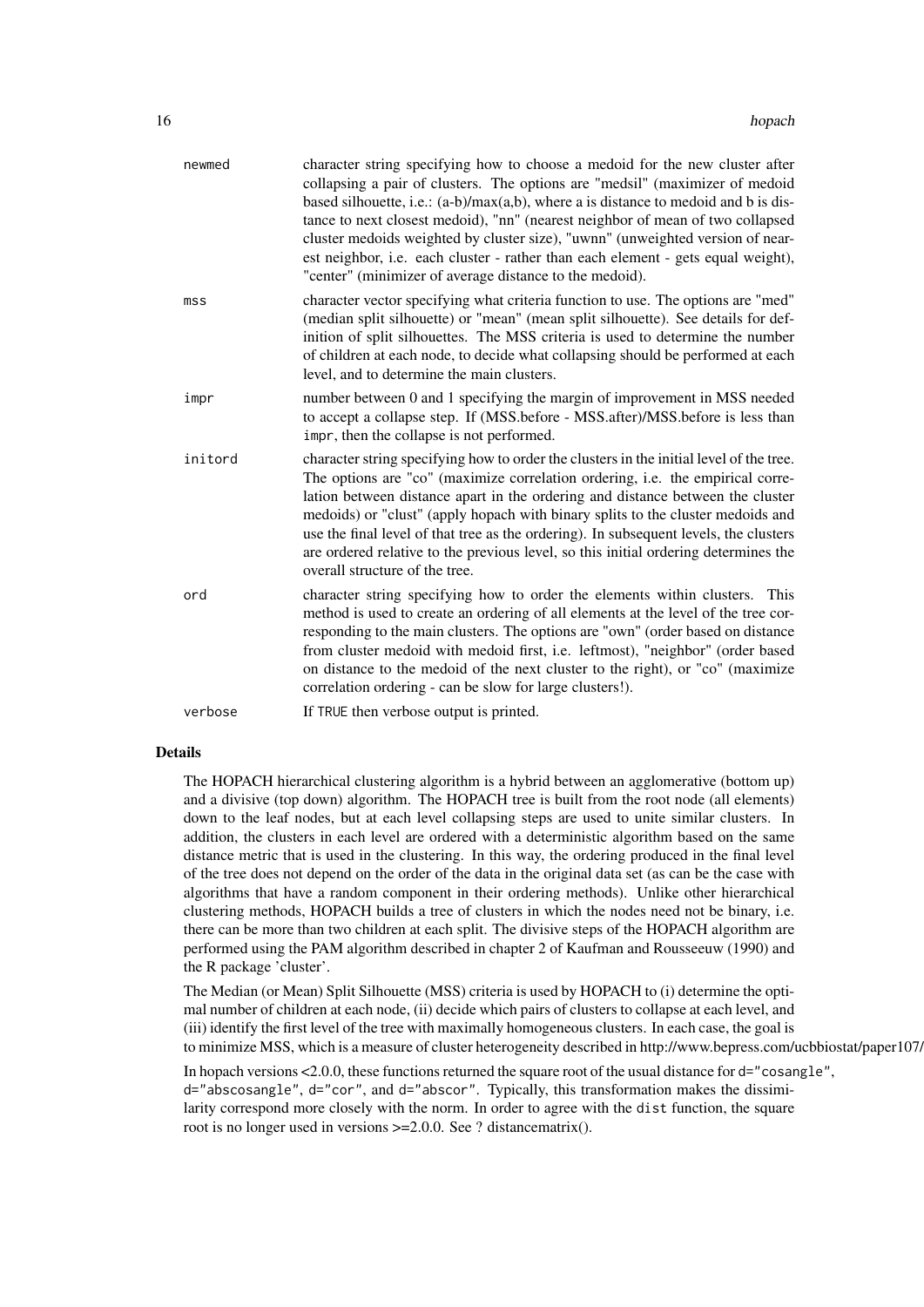#### hopach that the contract of the contract of the contract of the contract of the contract of the contract of the contract of the contract of the contract of the contract of the contract of the contract of the contract of th

# Value

A list with the following components:

| clustering | the partitioning or 'main clusters' with the following components                                                                                                                                                                                                                                                                                                                                                                                                                                                                                                                                                                                                                                                                                                                                                                                                                                                          |
|------------|----------------------------------------------------------------------------------------------------------------------------------------------------------------------------------------------------------------------------------------------------------------------------------------------------------------------------------------------------------------------------------------------------------------------------------------------------------------------------------------------------------------------------------------------------------------------------------------------------------------------------------------------------------------------------------------------------------------------------------------------------------------------------------------------------------------------------------------------------------------------------------------------------------------------------|
|            | 'k' is an integer specifying the number of clusters identified by minimizing MSS.                                                                                                                                                                                                                                                                                                                                                                                                                                                                                                                                                                                                                                                                                                                                                                                                                                          |
|            | 'medoids' is a vector indicating the rows of data that are the 'k' cluster medoids,<br>i.e. profiles (or centroids) for each cluster.                                                                                                                                                                                                                                                                                                                                                                                                                                                                                                                                                                                                                                                                                                                                                                                      |
|            | 'sizes' is a vector containing the 'k' cluster sizes.                                                                                                                                                                                                                                                                                                                                                                                                                                                                                                                                                                                                                                                                                                                                                                                                                                                                      |
|            | 'labels' is a vector containing the main cluster labels for every variable. Each<br>label consists of one digit per level of the tree (up to the level identified as the<br>main clusters). The digit (1-9) indicates which child cluster the variable was in<br>at that level. For example, '124' means the fist (leftmost in the tree) cluster in<br>level 1, the second child of cluster '1' in level 2, and the fourth child of cluster<br>'12' in level 3. These can be mapped to the numbers 1:k for simplicity, though<br>the tree structure and relationship amongst the clusters is then lost, e.g. 1211 is<br>closer to $1212$ than to $1221$ .                                                                                                                                                                                                                                                                  |
|            | 'order' is a vector containing the ordering of variables within the main clus-<br>ters. The clusters are ordered deterministically as the tree is built. The elements<br>within each of the main clusters are ordered with the method determined by<br>the value of ord: "own" (relative to own medoid), "neighbor" (relative to next<br>medoid to the right), or "co" (maximize correlation ordering).                                                                                                                                                                                                                                                                                                                                                                                                                                                                                                                    |
| final      | the final level of the hierarchical tree with the following components                                                                                                                                                                                                                                                                                                                                                                                                                                                                                                                                                                                                                                                                                                                                                                                                                                                     |
|            | 'labels' is a vector containing the final labels for every variable. Each label con-<br>sists of one digit per level of the tree (up to the final level), and the format for the<br>labels is the same as for the clustering labels. The final labels contain the entire<br>history of the tree. In fact, internal level 'n' can be reproduced by truncating<br>the final labels to 'n' digits. Ordering the final labels produces the final ordering<br>(final level of the tree), while ordering internal level labels produces an ordering<br>of the clusters at that level.                                                                                                                                                                                                                                                                                                                                            |
|            | 'order' is a vector containing the ordering of variables at the final level of the<br>tree. Essentially, this is the numeric ordering of the final labels. Due to the limit<br>on the largest possible integer (overflow), the final labels can have at most 16<br>digits, i.e. the tree can have at most 16 levels. For large data sets, this may<br>not be enough partitioning steps to result in final nodes (leaves) with only one<br>variable each. Furthermore, PAM can not partition a node of size 3 or less, so<br>that leaves may contain 2 or 3 variables regardless of the number of levels in<br>the tree. Hence, the final ordering of variables is completed by ordering the<br>variables in any leaf of size 2 or larger with the method determined by the value<br>of ord: "own" (relative to own medoid), "neighbor" (relative to next medoid to<br>the right), or "co" (maximize correlation ordering). |
|            | 'medoids' is a matrix containing the labels and corresponding medoids for each<br>internal node and leaf of the tree. The number of digits in the label indicates the<br>level for that node. The medoid refers to a row of data                                                                                                                                                                                                                                                                                                                                                                                                                                                                                                                                                                                                                                                                                           |
| call       | the matched 'call' generating the HOPACH output                                                                                                                                                                                                                                                                                                                                                                                                                                                                                                                                                                                                                                                                                                                                                                                                                                                                            |
| metric     | the distance metric                                                                                                                                                                                                                                                                                                                                                                                                                                                                                                                                                                                                                                                                                                                                                                                                                                                                                                        |

# Note

Thank you to Karen Vranizan <vranizan@uclink.berkeley.edu> for her input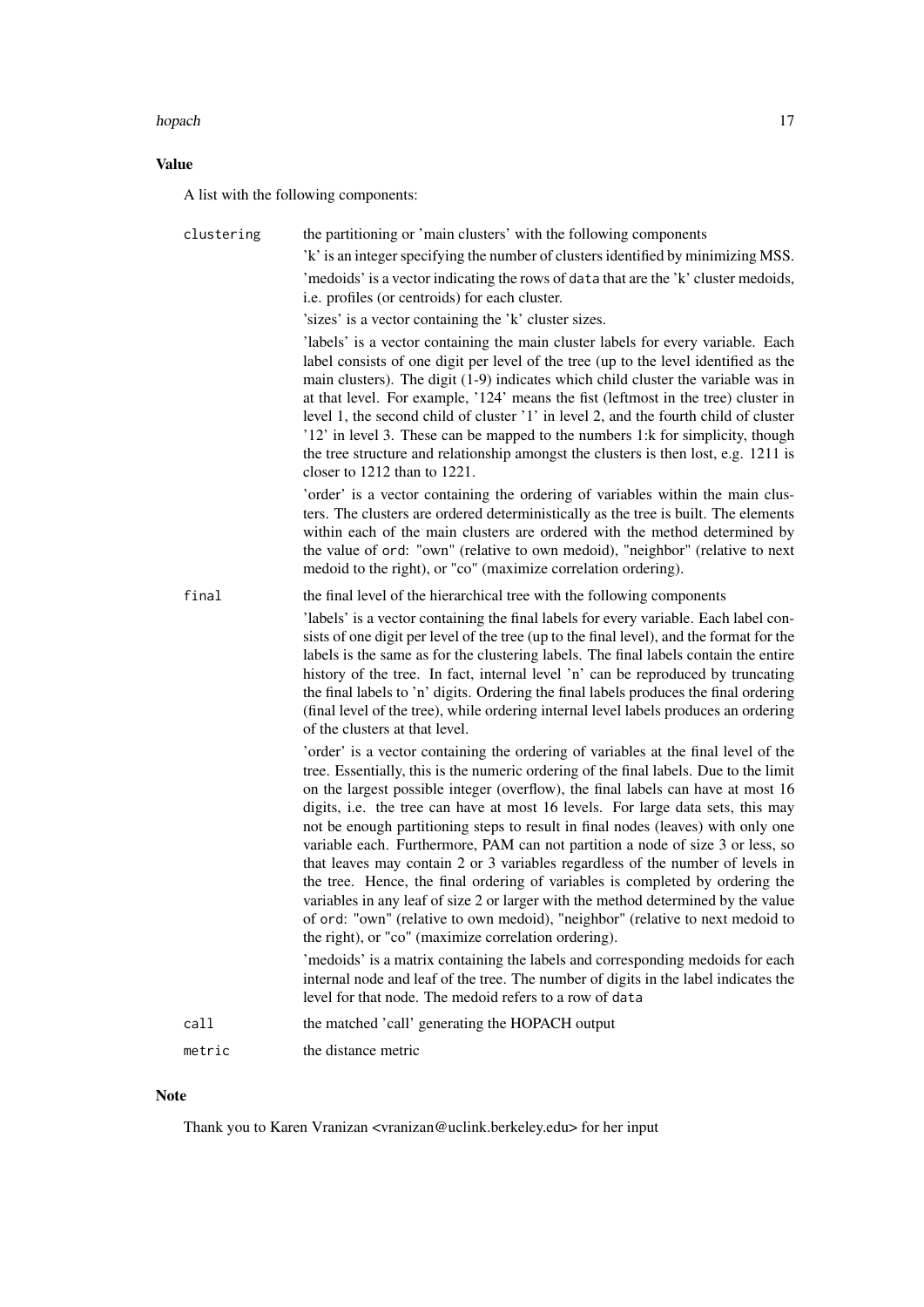#### <span id="page-17-0"></span>Author(s)

Katherine S. Pollard <kpollard@gladstone.ucsf.edu> and Mark J. van der Laan <laan@stat.berkeley.edu>, with Greg Wall

#### References

van der Laan, M.J. and Pollard, K.S. A new algorithm for hybrid hierarchical clustering with visualization and the bootstrap. Journal of Statistical Planning and Inference, 2003, 117, pp. 275-303.

[http://www.stat.berkeley.edu/~laan/Research/Research\\_subpages/Papers/hopach.pdf](http://www.stat.berkeley.edu/~laan/Research/Research_subpages/Papers/hopach.pdf) <http://www.bepress.com/ucbbiostat/paper107/>

[http://www.stat.berkeley.edu/~laan/Research/Research\\_subpages/Papers/jsmpaper.pdf](http://www.stat.berkeley.edu/~laan/Research/Research_subpages/Papers/jsmpaper.pdf)

Kaufman, L. and Rousseeuw, P.J. (1990). Finding Groups in Data: An Introduction to Cluster Analysis. Wiley, New York.

#### See Also

[distancematrix](#page-7-1), [labelstomss](#page-20-1), [boothopach](#page-2-1), pam, makeoutput

# Examples

```
#25 variables from two groups with 3 observations per variable
mydata<-rbind(cbind(rnorm(10,0,0.5),rnorm(10,0,0.5),rnorm(10,0,0.5)),cbind(rnorm(15,5,0.5),rnorm(15,5,0.5),rnorm(15,5,0.5)))
dimnames(mydata)<-list(paste("Var",1:25,sep=""),paste("Exp",1:3,sep=""))
mydist<-distancematrix(mydata,d="cosangle") #compute the distance matrix.
#clusters and final tree
clustresult<-hopach(mydata,dmat=mydist)
clustresult$clustering$k #number of clusters.
dimnames(mydata)[[1]][clustresult$clustering$medoids] #medoids of clusters.
```
table(clustresult\$clustering\$labels) #equal to clustresult\$clustering\$sizes.

```
#faster, sometimes fewer clusters
greedyresult<-hopach(mydata,clusters="greedy",dmat=mydist)
```

```
#only get the final ordering (no partitioning into clusters)
orderonly<-hopach(mydata,clusters="none",dmat=mydist)
```

```
#cluster the columns (rather than rows)
colresult<-hopach(t(mydata),dmat=distancematrix(t(mydata),d="euclid"))
```
<span id="page-17-1"></span>hopach2tree *function to write MapleTree files for viewing hopach hierarchical clustering results*

#### **Description**

The MapleTree software (http://mapletree.sourceforge.net/) is an open source, cross-platform, visualization tool to graphically browse results of cluster analyses. The hopach2tree function takes a data matrix, plus corresponding hopach clustering output for genes and/or arrays, and writes the (.cdt, .gtr, and .atr) files needed to view these hierarchical clustering results in MapleTree. The function makeTree is called internally by hopach2tree.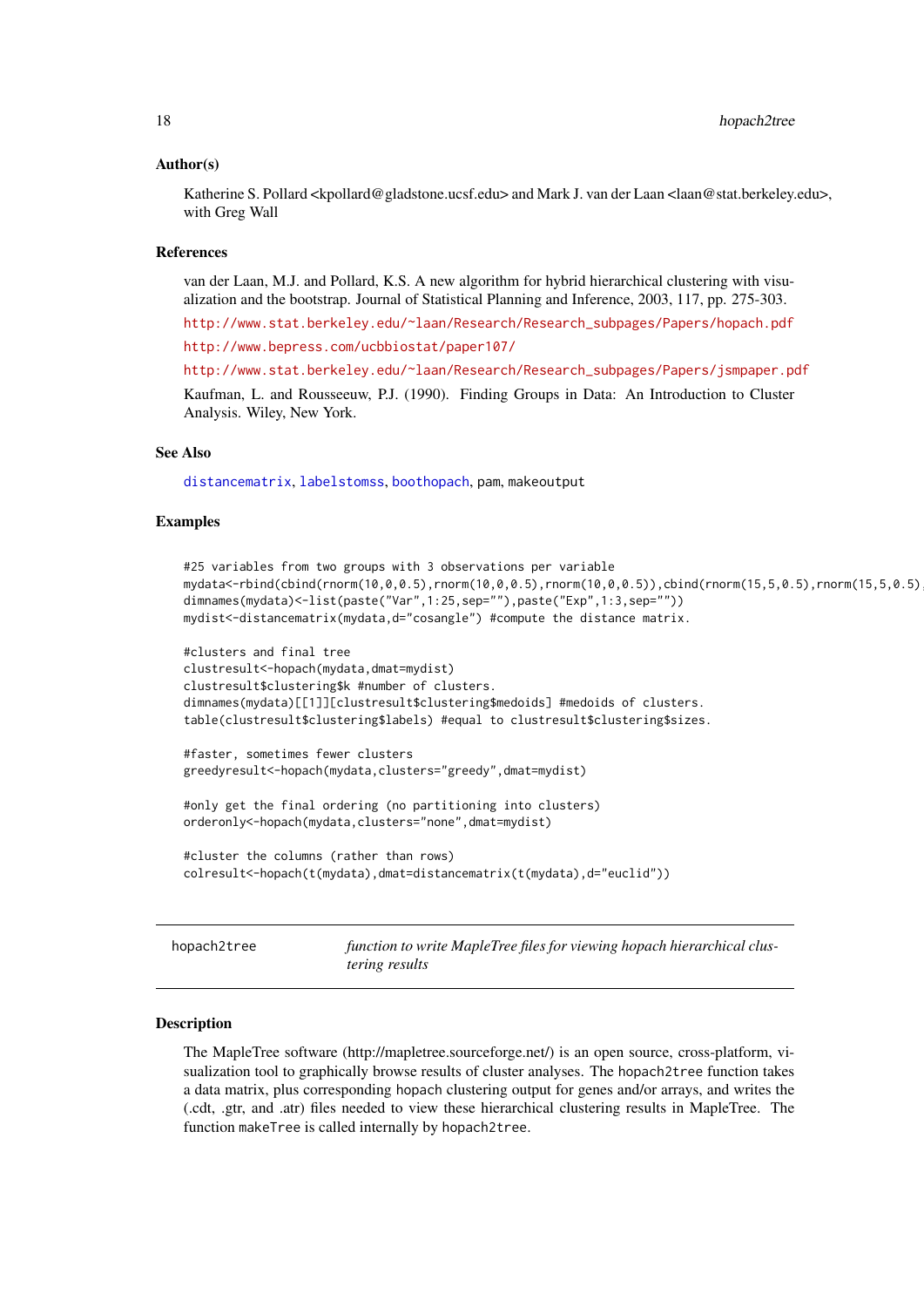# hopach2tree 19

# Usage

```
hopach2tree(data, file = "HOPACH", hopach.genes = NULL, hopach.arrays = NULL,
dist.genes = NULL, dist.arrays = NULL, d.genes = "cosangle",
d.arrays = "euclid", gene.wts = NULL, array.wts = NULL, gene.names = NULL)
makeTree(labels, ord, medoids, dist, side = "GENE")
```
# Arguments

| data matrix, data frame or exprSet of gene expression measurements. Each col-<br>umn corresponds to an array, and each row corresponds to a gene. All values<br>must be numeric. Missing values are ignored.                                                                                                                                                                                                                                                                                                                                                                                  |
|-----------------------------------------------------------------------------------------------------------------------------------------------------------------------------------------------------------------------------------------------------------------------------------------------------------------------------------------------------------------------------------------------------------------------------------------------------------------------------------------------------------------------------------------------------------------------------------------------|
| name for the output files (the extensions .cdt, .gtr and .atr will be added).                                                                                                                                                                                                                                                                                                                                                                                                                                                                                                                 |
| output of the hopach function applied to genes (rows of data. If only arrays are<br>clustered, hopach.genes can be NULL. There must be at least K=2 levels in the<br>hopach final tree (ie: hopach.genes\$final\$labels greater than 1 digit) for a gtr<br>file to be generated.                                                                                                                                                                                                                                                                                                              |
| optional output of the hopach function applied to arrays (columns of data.<br>There must be at least K=2 levels in the hopach final tree (ie: hopach.arrays\$final\$labels<br>greater than 1 digit) for an atr file to be generated.                                                                                                                                                                                                                                                                                                                                                          |
| matrix of pair wise distances between all genes. All values must be numeric, and<br>missing values are not allowed. If NULL, this matrix is computed using the met-<br>ric specified by d. genes. Only needed if genes are clustered (hopach.genes!=NULL).                                                                                                                                                                                                                                                                                                                                    |
| matrix of pair wise distances between all arrays. All values must be numeric,<br>and missing values are not allowed. If NULL, this matrix is computed us-<br>ing the metric specified by d. arrays. Only needed if arrays are clustered<br>(hopach.arrays!=NULL).                                                                                                                                                                                                                                                                                                                             |
| character string specifying the metric to be used for calculating dissimilarities<br>between genes. The currently available options are "cosangle" (cosine angle or<br>uncentered correlation distance), "abscosangle" (absolute cosine angle or abso-<br>lute uncentered correlation distance), "euclid" (Euclidean distance), "abseuclid"<br>(absolute Euclidean distance), "cor" (correlation distance), and "abscor" (abso-<br>lute correlation distance). Advanced users can write their own distance functions<br>and add these to the functions distancematrix() and distancevector(). |
| character string specifying the metric to be used for calculating dissimilarities<br>between arrays.                                                                                                                                                                                                                                                                                                                                                                                                                                                                                          |
| an optional vector of numeric weights for the genes.                                                                                                                                                                                                                                                                                                                                                                                                                                                                                                                                          |
| an optional vector of numeric weights for the arrays.                                                                                                                                                                                                                                                                                                                                                                                                                                                                                                                                         |
| optional vector of names or annotations for the genes, which can be different<br>from the row names of data.                                                                                                                                                                                                                                                                                                                                                                                                                                                                                  |
| final cluster labels from a hopach object.                                                                                                                                                                                                                                                                                                                                                                                                                                                                                                                                                    |
| final ordering from a hopach object.                                                                                                                                                                                                                                                                                                                                                                                                                                                                                                                                                          |
| final medoids matrix from a hopach object.                                                                                                                                                                                                                                                                                                                                                                                                                                                                                                                                                    |
| gene or array distance matrix.                                                                                                                                                                                                                                                                                                                                                                                                                                                                                                                                                                |
| character string specifying if the tree is for genes ("GENE", default) or arrays<br>("ARRY").                                                                                                                                                                                                                                                                                                                                                                                                                                                                                                 |
|                                                                                                                                                                                                                                                                                                                                                                                                                                                                                                                                                                                               |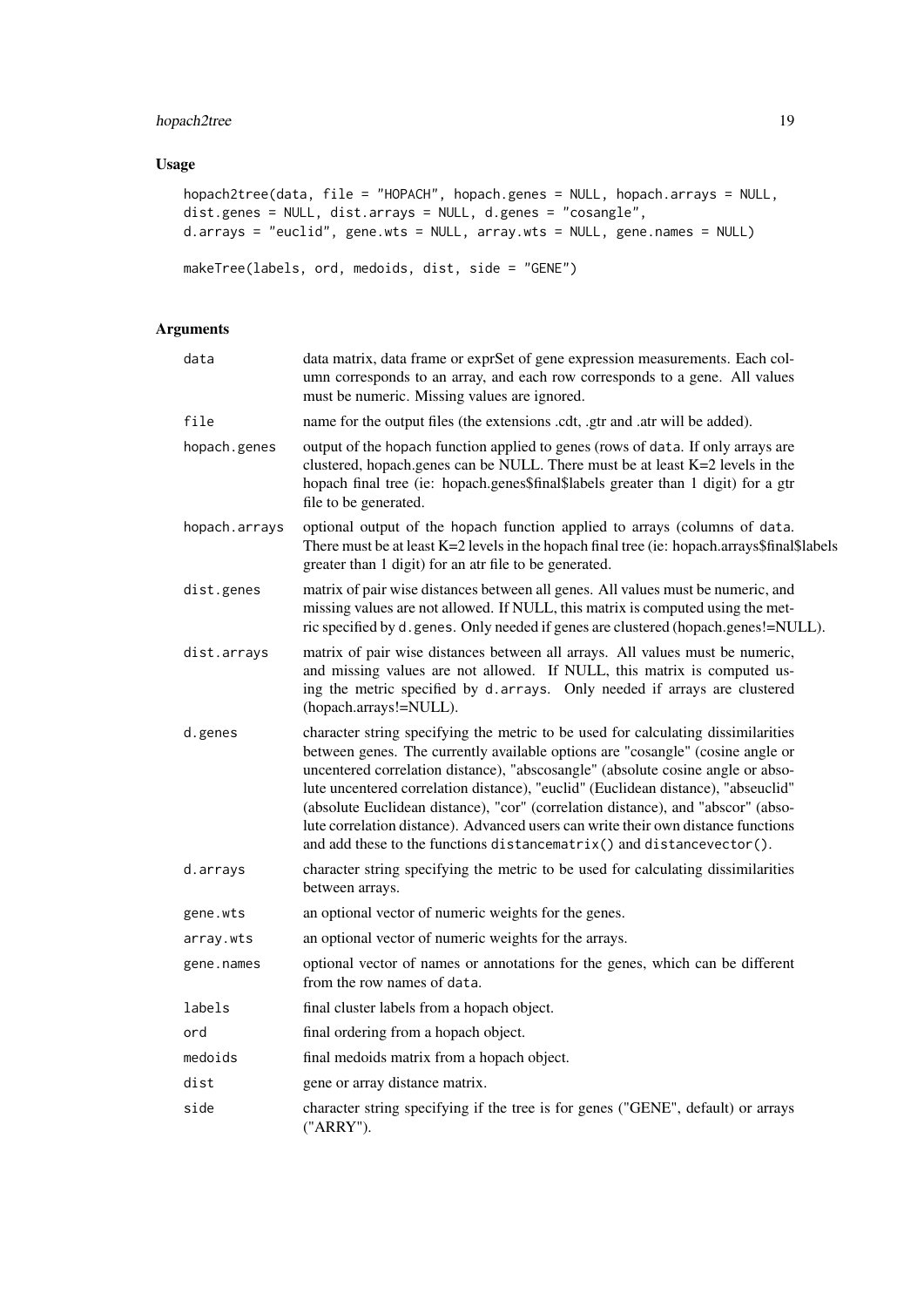<span id="page-19-0"></span>Value

The function hopach2tree has no value. It writes up to three text files to the current working directory. A .cdt file is always produced. This file can be used to visualize the data matrix as a heat map in MapleTree or other viewers such as TreeView (http://rana.lbl.gov/EisenSoftware.htm), jtreeview (http://sourceforge.net/projects/jtreeview/), and GeneXPress (http://genexpress.stanford.edu/). When hopach.genes!=NULL, a .gtr is produced, and gene clustering results can be viewed, including ordering the genes in the heat map according to the final level of the hopach tree and drawing the dendogram for hierarchical gene clustering. Similarly, when hopach.arrays!=NULL, an .atr file is produced and array clustering results can be viewed.

The function makeTree is called internally by hopach2tree to make the objects needed to write the MapleTree files for a gene and/or array HOAPCH clustering result.

#### Warning

Operating systems use different end of line characters. These characters can cause errors in Maple-Tree when files generated on one OS are visualized on another OS. Hence, hopach2tree should be run on the same OS as MapleTree whenever possible.

#### Note

Thank you to Lisa Simirenko <lsimirenko@lbl.gov> for providing HOPACH views in MapleTree, and to Karen Vranizan <vranizan@uclink.berkeley.edu> for her input.

The MapleTree software can be downloaded from: http://sourceforge.net/projects/mapletree/

#### Author(s)

Katherine S. Pollard <kpollard@gladstone.ucsf.edu>

# References

van der Laan, M.J. and Pollard, K.S. A new algorithm for hybrid hierarchical clustering with visualization and the bootstrap. Journal of Statistical Planning and Inference, 2003, 117, pp. 275-303.

[http://www.stat.berkeley.edu/~laan/Research/Research\\_subpages/Papers/hopach.pdf](http://www.stat.berkeley.edu/~laan/Research/Research_subpages/Papers/hopach.pdf)

#### See Also

[hopach](#page-14-1), [boothopach](#page-2-1), [bootmedoids](#page-2-2), [boot2fuzzy](#page-1-1)

#### Examples

```
#25 variables from two groups with 3 observations per variable
mydata<-rbind(cbind(rnorm(10,0,0.5),rnorm(10,0,0.5),rnorm(10,0,0.5)),cbind(rnorm(15,5,0.5),rnorm(15,5,0.5),rnorm(15,5,0.5)))
dimnames(mydata)<-list(paste("Var",1:25,sep=""),paste("Exp",1:3,sep=""))
mydist<-distancematrix(mydata,d="cosangle") #compute the distance matrix.
```
#clusters and final tree clustresult<-hopach(mydata,dmat=mydist)

#write MapleTree files hopach2tree(mydata,hopach.genes=clustresult,dist.genes=mydist)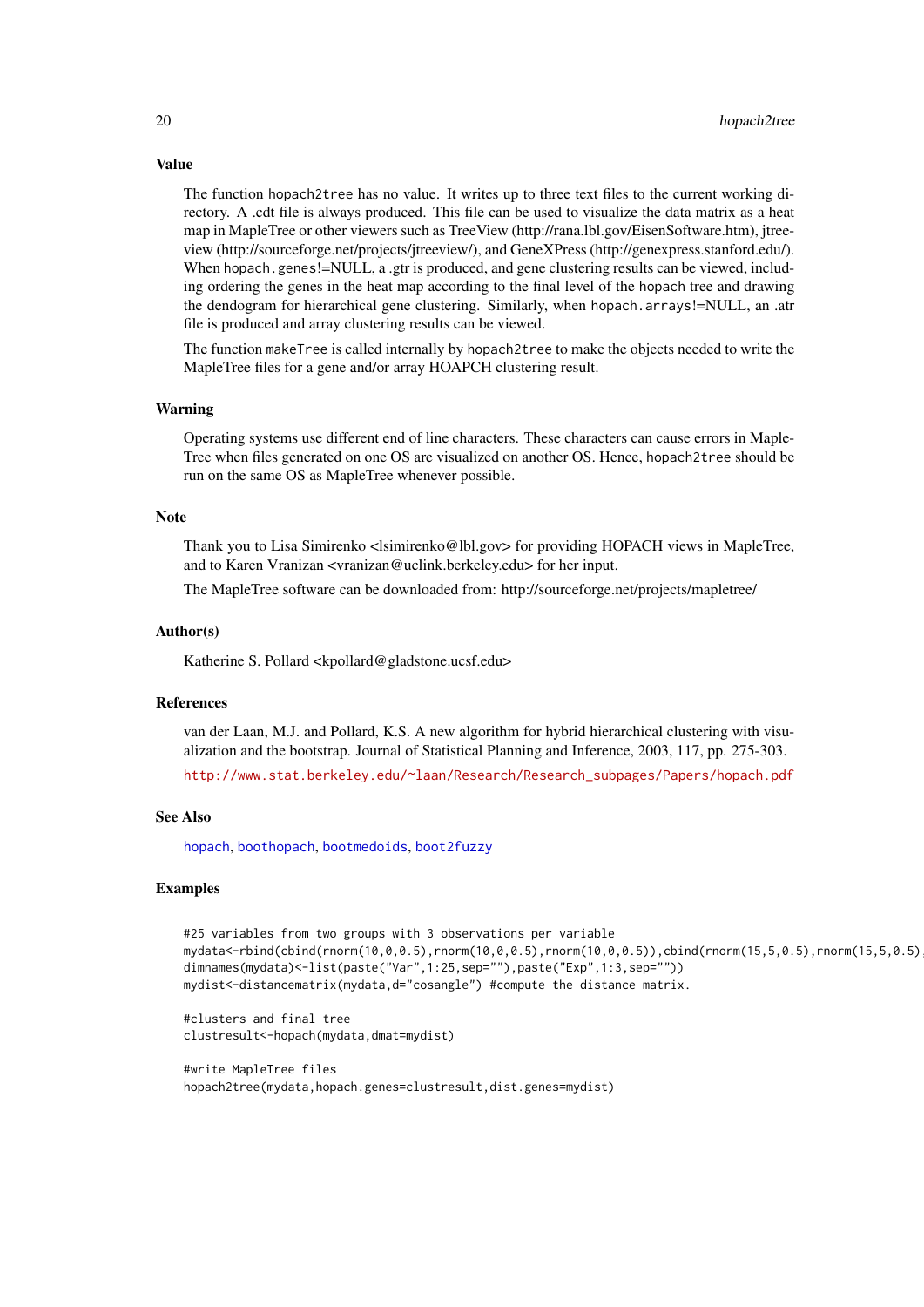<span id="page-20-1"></span><span id="page-20-0"></span>

# Description

Silhouettes measure how well an element belongs to its cluster, and the average silhouette measures the strength of cluster membership overall. The Median (or Mean) Split Silhouette (MSS) is a measure of cluster heterogeneity. Given a partitioning of elements into groups, the MSS algorithm considers each group separately and computes the split silhouette for that group, which evaluates evidence in favor of further splitting the group. If the median (or mean) split silhouette over all groups in the partition is low, the groups are homogeneous.

# Usage

```
labelstomss(labels, dist, khigh = 9, within = "med", between = "med",
hierarchical = TRUE)
msscheck(dist, kmax = 9, khigh = 9, within = "med", between = "med",
    force = FALSE, echo = FALSE, graph = FALSE)
```
silcheck(data, kmax = 9, diss = FALSE, echo = FALSE, graph = FALSE)

#### Arguments

| labels       | vector of cluster labels for each element in the set.                                                                                                                                                                                                                                                                                                       |
|--------------|-------------------------------------------------------------------------------------------------------------------------------------------------------------------------------------------------------------------------------------------------------------------------------------------------------------------------------------------------------------|
| dist         | numeric distance matrix containing the pair wise distances between all elements.<br>All values must be numeric and missing values are not allowed.                                                                                                                                                                                                          |
| data         | a data matrix. Each column corresponds to an observation, and each row corre-<br>sponds to a variable. In the gene expression context, observations are arrays and<br>variables are genes. All values must be numeric. Missing values are ignored.<br>In silcheck, data may also be a distance matrix or dissimilarity object if the<br>argument diss=TRUE. |
| khigh        | integer between 1 and 9 specifying the maximum number of children for each<br>cluster when computing MSS.                                                                                                                                                                                                                                                   |
| kmax         | integer between 1 and 9 specifying the maximum number of clusters to consider.<br>Can be different from khigh, though typically these are the same value.                                                                                                                                                                                                   |
| within       | character string indicating how to compute the split silhouette for each cluster.<br>The available options are "med" (median over all elements in the cluster) or<br>"mean" (mean over all elements in the cluster).                                                                                                                                        |
| between      | character string indicating how to compute the MSS over all clusters. The avail-<br>able options are "med" (median over all clusters) or "mean" (mean over all clus-<br>ters). Recommended to use the same value as within.                                                                                                                                 |
| hierarchical | logical indicating if 'labels' should be treated as encoding a hierarchical tree,<br>e.g. from HOAPCH.                                                                                                                                                                                                                                                      |
| force        | indicator of whether to require at least 2 clusters, if FALSE (default), one cluster<br>is considered.                                                                                                                                                                                                                                                      |
| echo         | indicator of whether to print the selected number of clusters and corresponding<br>MSS.                                                                                                                                                                                                                                                                     |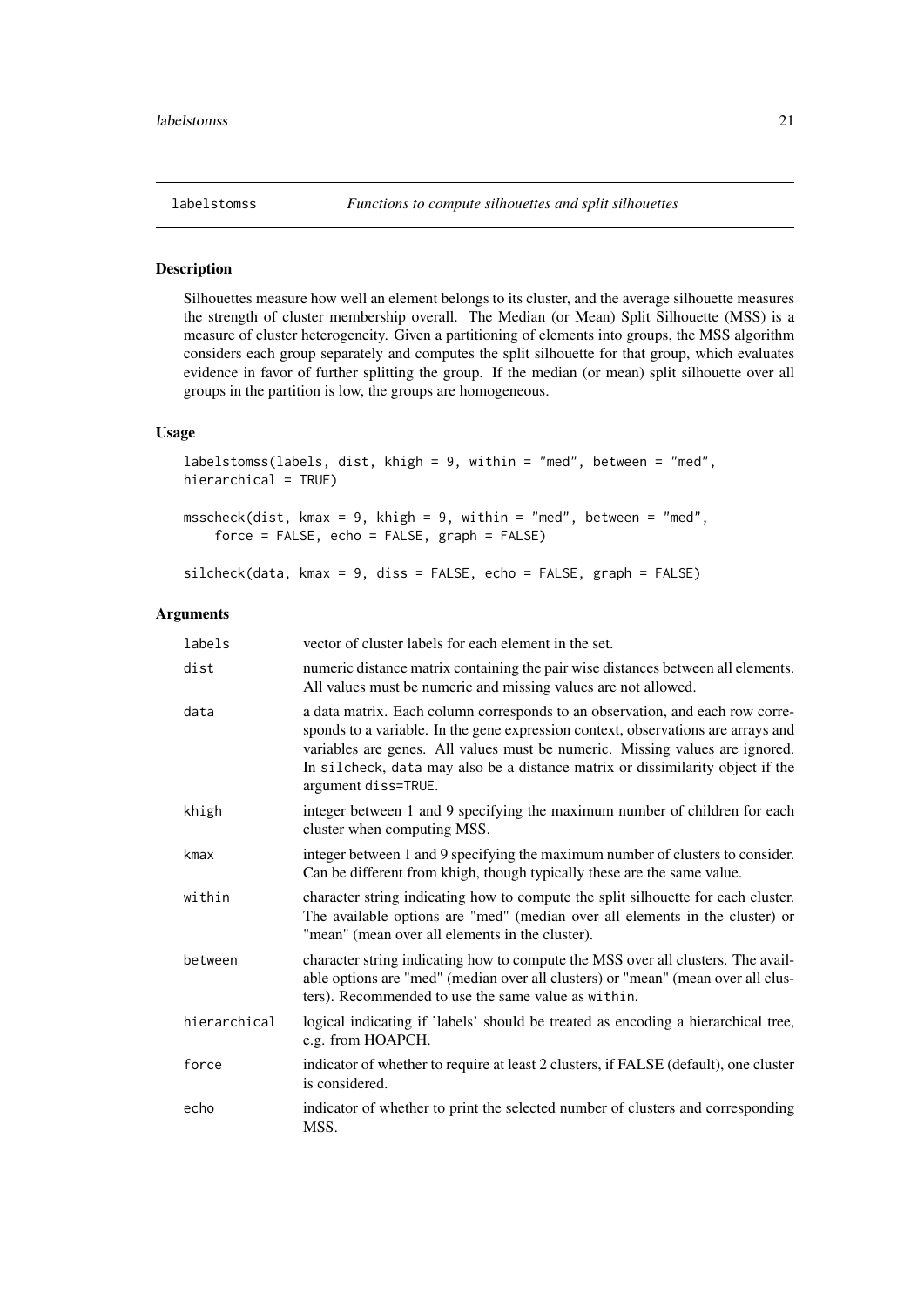<span id="page-21-0"></span>

| graph | indicator of whether to generate a plot of MSS (or average silhouette in silcheck)<br>versus number of clusters.                                                                                                                                                                            |
|-------|---------------------------------------------------------------------------------------------------------------------------------------------------------------------------------------------------------------------------------------------------------------------------------------------|
| diss  | indicator of whether data is a dissimilarity matrix (or dissimilarity object), as in<br>the pam function of the cluster package. If TRUE then data will be considered<br>as a dissimilarity matrix. If FALSE, then data will be considered as a data matrix<br>(observations by variables). |

# Details

The Median (and mean) Split Silhouette (MSS) criteria is defined in paper107 listed in the references (below). This criteria is based on the criteria function 'silhouette', proposed by Kaufman and Rousseeuw (1990). While average silhouette is a good global measure of cluster strength, MSS was developed to be more "aggressive" for finding small, homogeneous clusters in large data sets. MSS is a measure of average cluster homogeneity. The Median version is more robust than the Mean.

#### Value

For labelstomss, the median (or mean or combination) split silhouette, depending on the values of within and between.

For msscheck, a vector with first component the chosen number of clusters (minimizing MSS) and second component the corresponding MSS.

For silcheck, a vector with first component the chosen number of clusters (maximizing average silhouette) and second component the corresponding average silhouette.

#### Author(s)

Katherine S. Pollard <kpollard@gladstone.ucsf.edu> and Mark J. van der Laan <laan@stat.berkeley.edu>

#### References

<http://www.bepress.com/ucbbiostat/paper107/>

#### [http://www.stat.berkeley.edu/~laan/Research/Research\\_subpages/Papers/jsmpaper.pdf](http://www.stat.berkeley.edu/~laan/Research/Research_subpages/Papers/jsmpaper.pdf)

Kaufman, L. and Rousseeuw, P.J. (1990). Finding Groups in Data: An Introduction to Cluster Analysis. Wiley, New York.

#### See Also

pam, [hopach](#page-14-1), [distancematrix](#page-7-1)

#### Examples

mydata<-rbind(cbind(rnorm(10,0,0.5),rnorm(10,0,0.5),rnorm(10,0,0.5)),cbind(rnorm(15,5,0.5),rnorm(15,5,0.5),rnorm(15,5,0.5))) mydist<-distancematrix(mydata,d="cosangle") #compute the distance matrix.

#### #pam

```
result1<-pam(mydata,k=2)
result2<-pam(mydata,k=5)
labelstomss(result1$clust,mydist,hierarchical=FALSE)
labelstomss(result2$clust,mydist,hierarchical=FALSE)
```
#hopach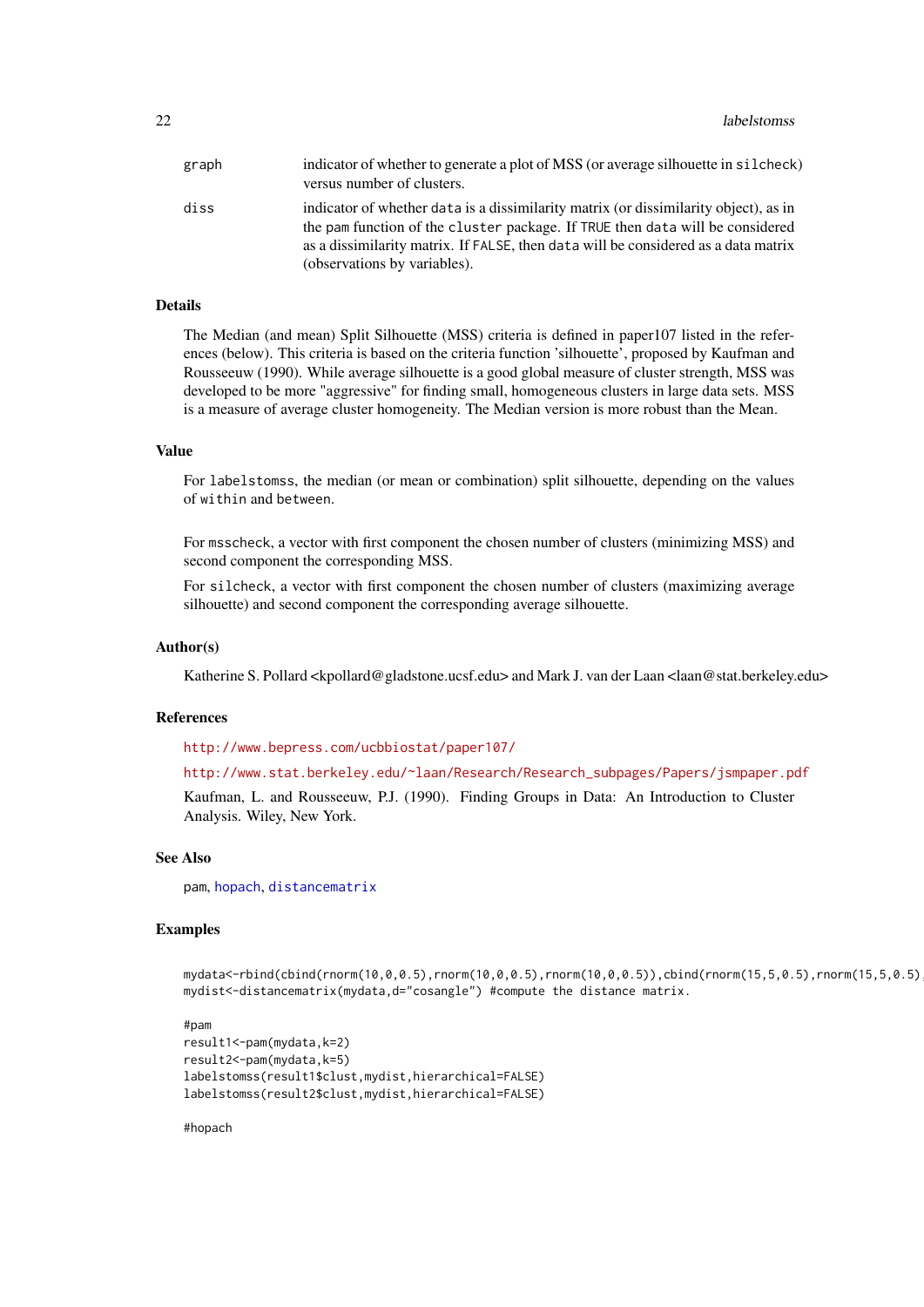#### <span id="page-22-0"></span>makeoutput 23

```
result3<-hopach(mydata,dmat=mydist)
labelstomss(result3$clustering$labels,mydist)
labelstomss(result3$clustering$labels,mydist,within="mean",between="mean")
```
<span id="page-22-1"></span>makeoutput *function to write a text file with hopach output*

# Description

The function makeoutput takes a data matrix and corresponding hopach clustering output, plus possibly bootstrap resampling output, and makes a table summarizing the clustering results. The table is written to a tab delimited text file.

#### Usage

```
makeoutput(data, hopachobj, bootobj = NULL, file = "HOPACH.out",
gene.names = NULL)
```
#### Arguments

| data       | data matrix, data frame or exprSet of gene expression measurements. Typically,<br>each column corresponds to an array, and each row corresponds to a gene. For<br>clustering arrays, the arrays appear in the rows and the genes in the columns.<br>All values must be numeric. Missing values are ignored. |
|------------|-------------------------------------------------------------------------------------------------------------------------------------------------------------------------------------------------------------------------------------------------------------------------------------------------------------|
| hopachobj  | output of the hopach function.                                                                                                                                                                                                                                                                              |
| bootobi    | optional output of boothopach or bootmedoids - a matrix of bootstrap esti-<br>mated cluster membership probabilities, with a row for each row in data and a<br>column for each cluster.                                                                                                                     |
| file       | filename for the table produced.                                                                                                                                                                                                                                                                            |
| gene.names | optional names or annotations for the genes (arrays), which can be different from<br>the row names of data                                                                                                                                                                                                  |

#### Details

The output table contains information about the rows of data: Index, UID and Name; the main cluster results: Cluster Number, Cluster Label (from hopach), and Cluster Level Order (the ordering of the elements in the level of the hopach tree at which the main clusters were identified); and the final level of the tree: Final Label, and Final Order (the ordering of elements in the final level of the tree). Sorting this table on Index results in the rows having the same order as in data. Sorting on Cluster Level Order results in the rows being ordered by cluster, and then within cluster based on the value of the argument ord to hopach (default is distance to the medoid). Sorting on Final Level Order results in the rows being ordered as in the leaves of the hopach tree, where clusters are still ordered and elements near each other in the ordering will have small pairwise distances.

#### Value

The function makeoutput has no value. It writes a tab delimited text file to the current working directory.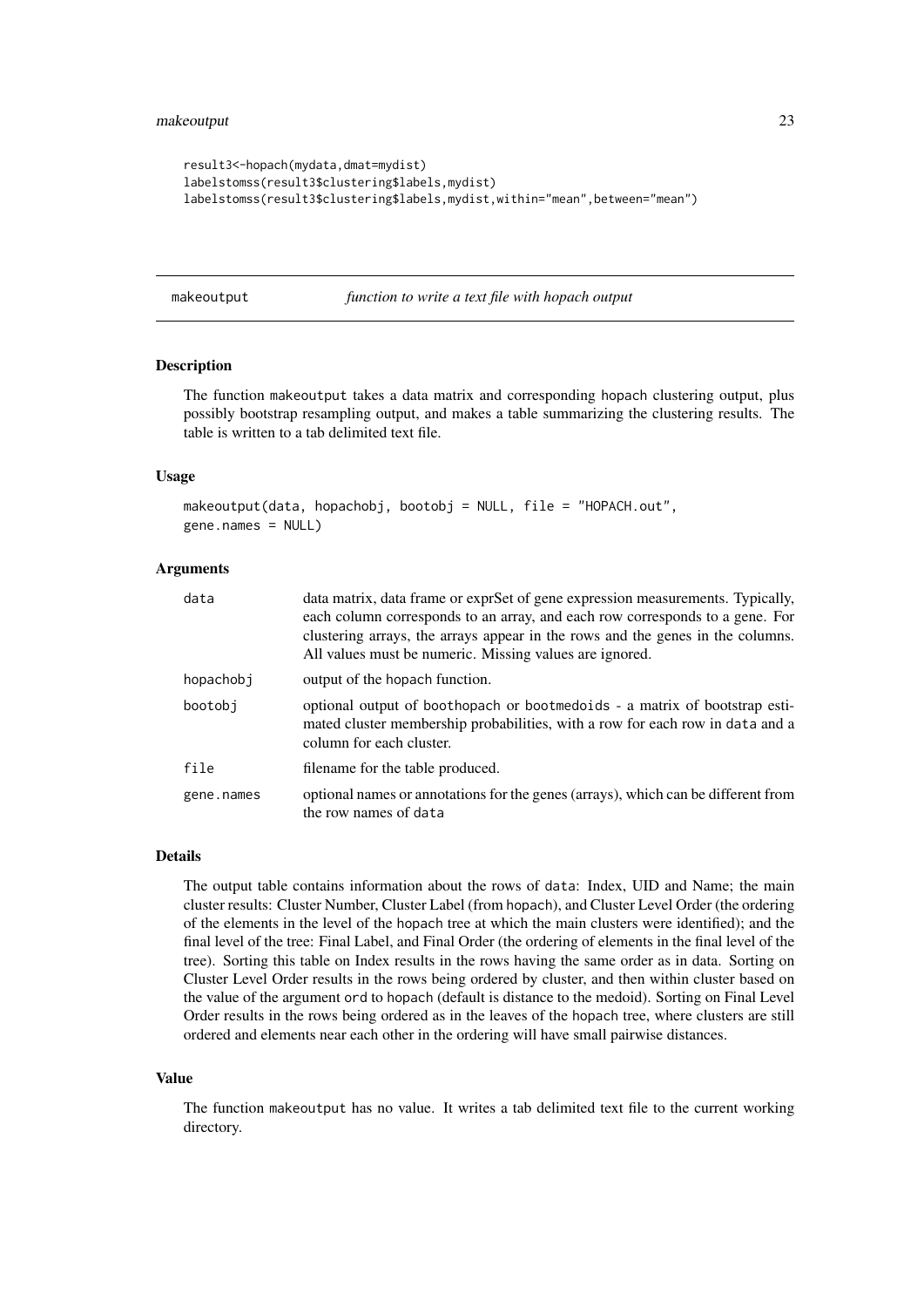#### <span id="page-23-0"></span>Note

Thank you to Karen Vranizan <vranizan@uclink.berkeley.edu> for helping to write this function.

#### Author(s)

Katherine S. Pollard <kpollard@gladstone.ucsf.edu>

# References

van der Laan, M.J. and Pollard, K.S. A new algorithm for hybrid hierarchical clustering with visualization and the bootstrap. Journal of Statistical Planning and Inference, 2003, 117, pp. 275-303.

[http://www.stat.berkeley.edu/~laan/Research/Research\\_subpages/Papers/hopach.pdf](http://www.stat.berkeley.edu/~laan/Research/Research_subpages/Papers/hopach.pdf)

# See Also

[hopach](#page-14-1), [boothopach](#page-2-1), [bootmedoids](#page-2-2)

#### Examples

```
#25 variables from two groups with 3 observations per variable
mydata<-rbind(cbind(rnorm(10,0,0.5),rnorm(10,0,0.5),rnorm(10,0,0.5)),cbind(rnorm(15,5,0.5),rnorm(15,5,0.5),rnorm(15,5,0.5)))
dimnames(mydata)<-list(paste("Var",1:25,sep=""),paste("Exp",1:3,sep=""))
mydist<-distancematrix(mydata,d="cosangle") #compute the distance matrix.
```

```
#clusters and final tree
clustresult<-hopach(mydata,dmat=mydist)
```

```
#bootstrap resampling
myobj<-boothopach(mydata,clustresult)
```
#write output file makeoutput(mydata,clustresult,myobj)

prune *function to prune a HOPACH tree.*

#### Description

The hopach clustering function identifies a level of the tree with minimum MSS as the main clusters and also runs the tree down all the way to the final level. The prune function allows one to access a level of the tree other than the main clusters or the final level.

# Usage

```
prune(data,hobj,level,dmat=NULL,ord="own")
```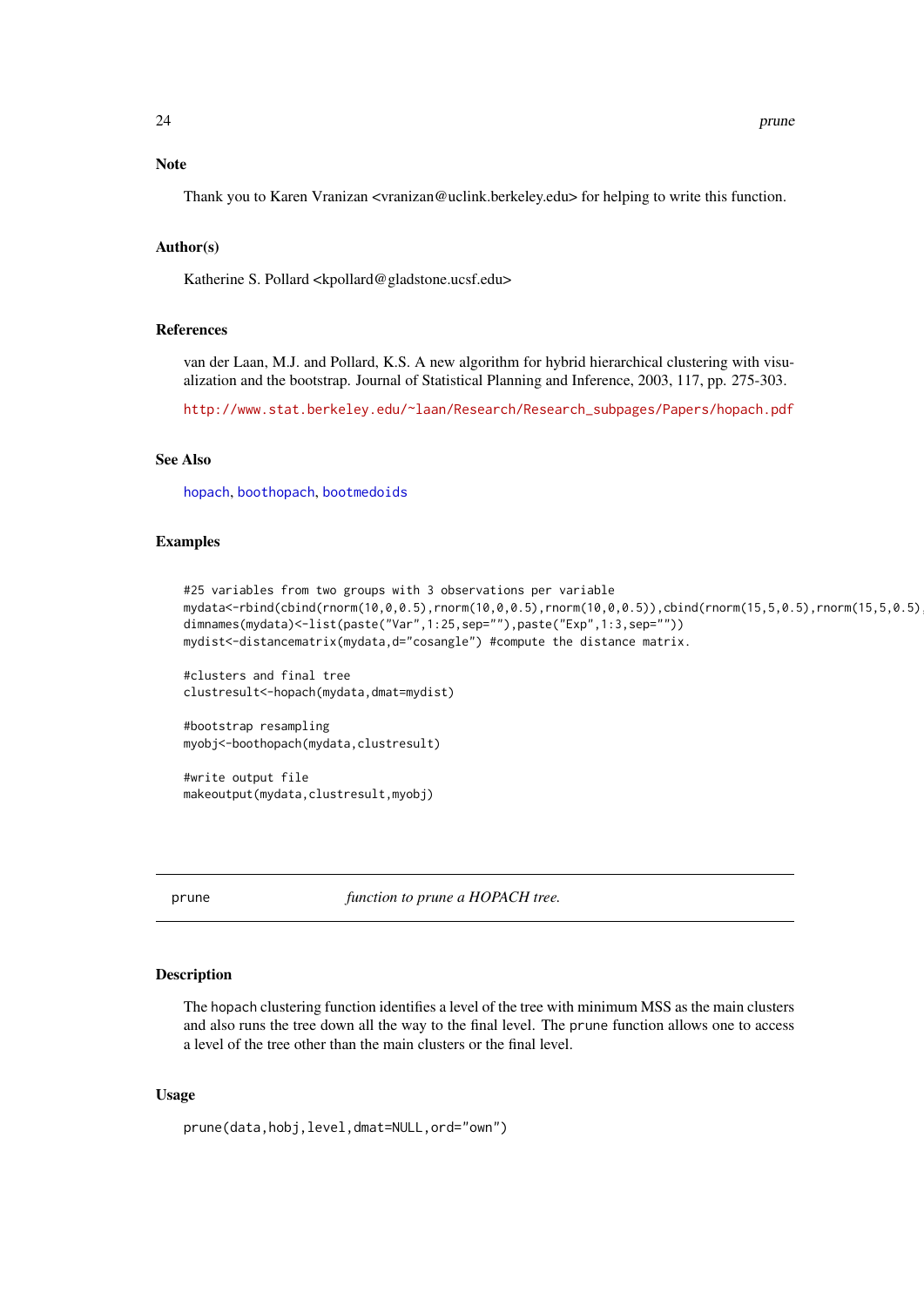#### <span id="page-24-0"></span>prune 25

# Arguments

| data  | data matrix, data frame or exprSet of gene expression measurements. Typically,<br>each column corresponds to an array, and each row corresponds to a gene. For<br>clustering arrays, the arrays appear in the rows and the genes in the columns.<br>All values must be numeric. Missing values are ignored.                                                                                                                                                                                                                                                                                                                                     |
|-------|-------------------------------------------------------------------------------------------------------------------------------------------------------------------------------------------------------------------------------------------------------------------------------------------------------------------------------------------------------------------------------------------------------------------------------------------------------------------------------------------------------------------------------------------------------------------------------------------------------------------------------------------------|
| hobj  | output of the hopach function.                                                                                                                                                                                                                                                                                                                                                                                                                                                                                                                                                                                                                  |
| level | an integer specifying the level to which the tree should be pruned - can be greater<br>than or less than the level with the main clusters.                                                                                                                                                                                                                                                                                                                                                                                                                                                                                                      |
| dmat  | matrix of pair wise distances between all genes (arrays). All values must be<br>numeric. If NULL, this matrix is computed using the metric specified by the<br>'metric' given in hobj. If a matrix is provided, the user is responsible for ensur-<br>ing that the metric used agrees with that used in computing hobj.                                                                                                                                                                                                                                                                                                                         |
| ord   | character string indicating which of the two orderings produced by hopach<br>should be used for the plot. If ord="final", the ordering of elements in the fi-<br>nal level of the hierarchical tree is used. If ord="cluster", the ordering from the<br>level of the tree corresponding to the main clusters is used. In both cases, the<br>elements from each cluster will be contiguous. If ord="final", then the medoid<br>element will appear in the middle of each cluster. Else, the ordering depends on<br>the value of ord passed to the hopach function. If ord="none", then the elements<br>are plotted in the same order as in dist. |

#### Value

A list with the same components as are returned by the hopach function. The clustering component now contains the specified level instead of the main clusters.

#### Author(s)

Katherine S. Pollard <kpollard@gladstone.ucsf.edu> and Mark J. van der Laan <laan@stat.berkeley.edu>

#### References

van der Laan, M.J. and Pollard, K.S. A new algorithm for hybrid hierarchical clustering with visualization and the bootstrap. Journal of Statistical Planning and Inference, 2003, 117, pp. 275-303.

[http://www.stat.berkeley.edu/~laan/Research/Research\\_subpages/Papers/hopach.pdf](http://www.stat.berkeley.edu/~laan/Research/Research_subpages/Papers/hopach.pdf)

# See Also

[hopach](#page-14-1), [makeoutput](#page-22-1)

# Examples

```
mydata<-matrix(rnorm(600),nrow=100)
mydist<-distancematrix(mydata,d="cosangle")
clustresult<-hopach(mydata,dmat=mydist)
level2<-prune(mydata,clustresult,level=2,dmat=mydist,ord="own")
clustresult$clustering$k
level2$clustering$k
```